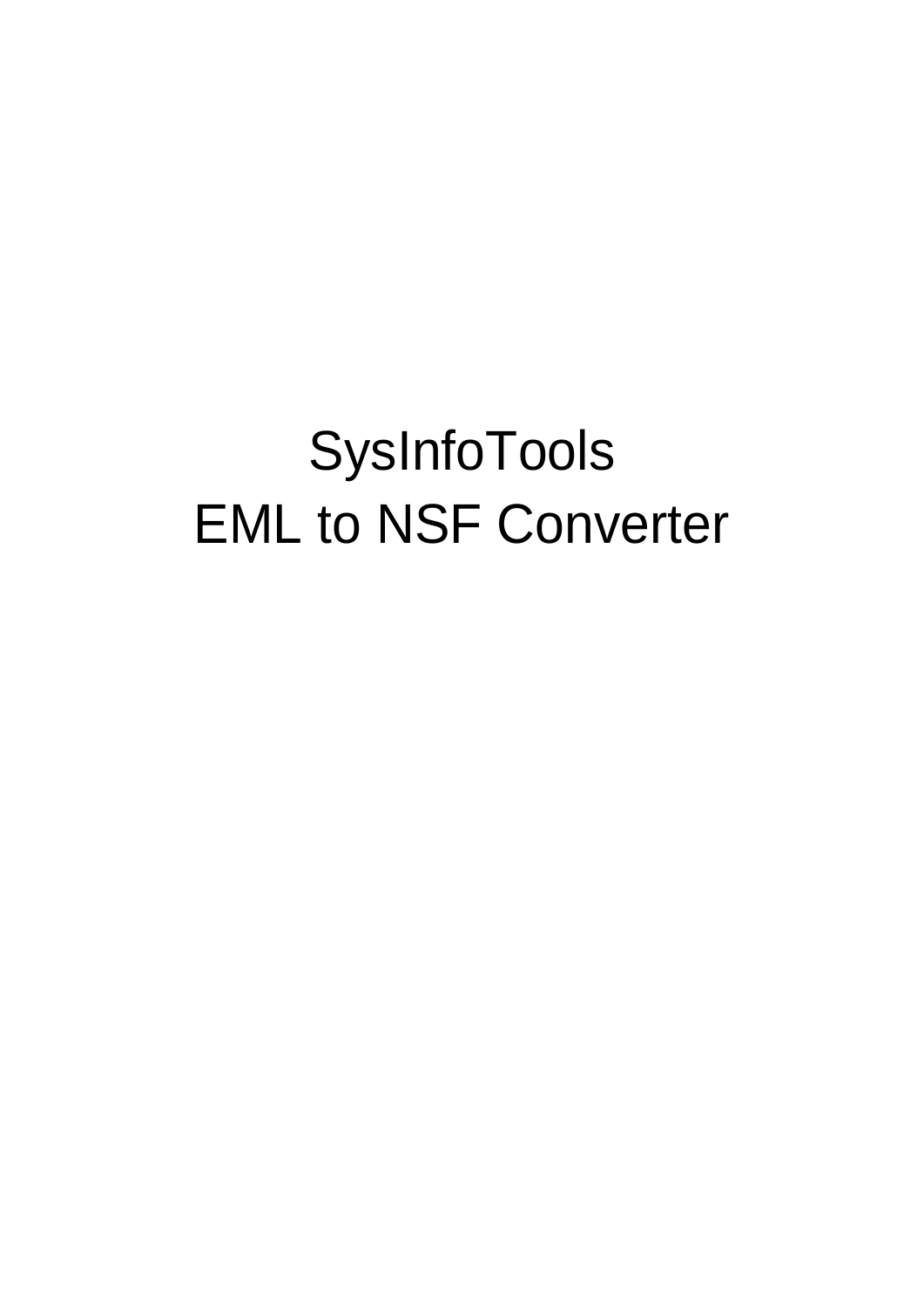# **Table of Contents**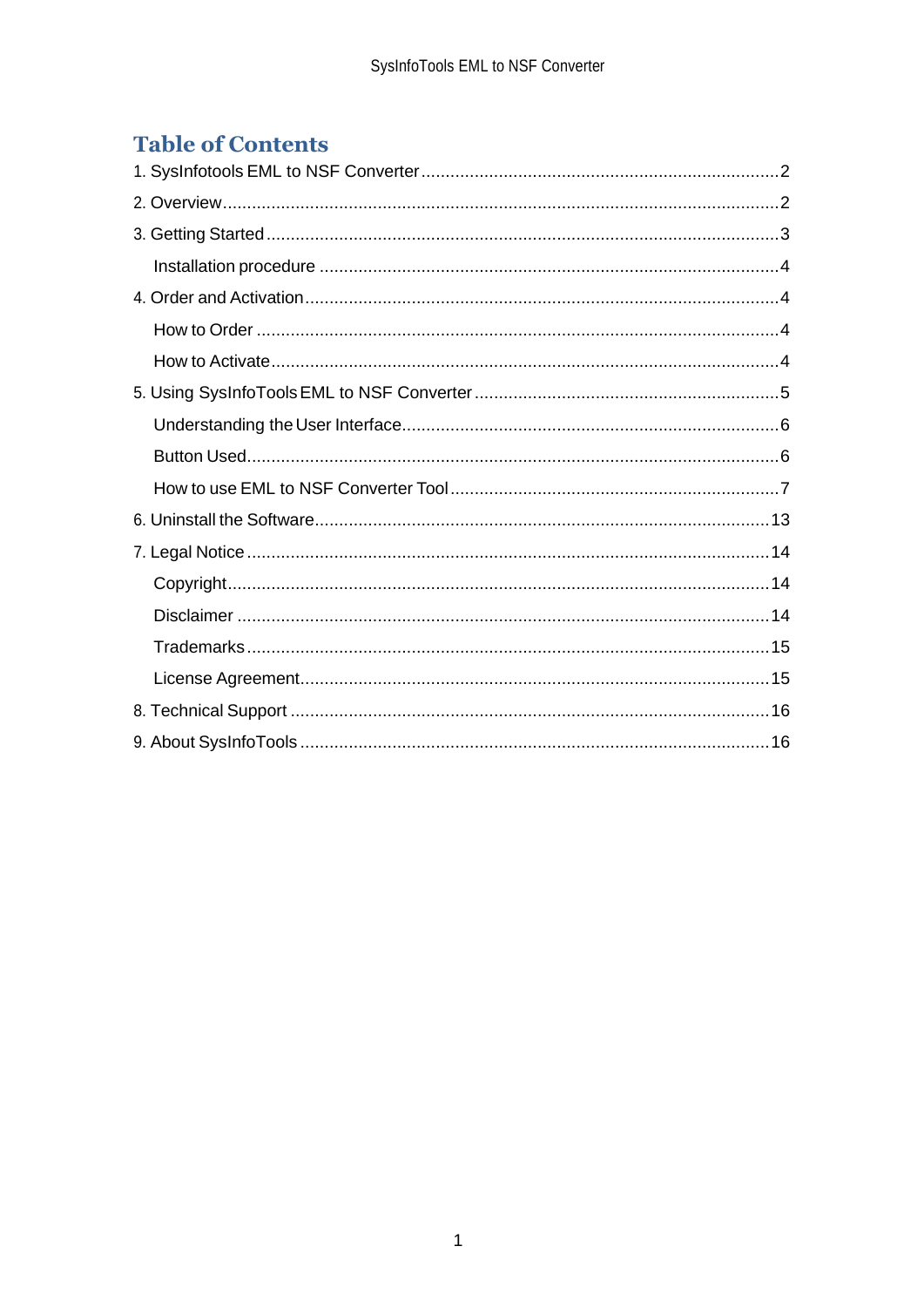<span id="page-2-0"></span>

# <span id="page-2-1"></span>**2.Overview**

SysInfoTools EML to NSF converter is a best proven utility driven by efficient algorithm that converts EML files to Lotus Notes quickly. Its exclusive algorithm performs a secure and fast conversion of EML files to NSF file format. Software readily exports EML files that are generated by other email application like Outlook Express, Mozilla Thunderbird, Windows Live Mail, Incredimail and convert them into Lotus Notes file format.

Key features of SysInfoTools EML to NSF Converter Tool are:

- Perform **batch conversion** of EML files as user can select multiple EML files at a time.
- Perfectly converts emails as well as attachments of EML files to NSF.
- Allows conversion of EML files which are created by any email client including **MS Outlook, Windows Live Mail, [Mozilla](https://sysinfotools.com/blog/import-lotus-notes-to-thunderbird/)  [Thunderbird,](https://sysinfotools.com/blog/import-lotus-notes-to-thunderbird/) [Outlook Express,](https://sysinfotools.com/blog/import-dbx-to-nsf-format/) Incredimail** etc.
- **Display Preview** of email messages in the preview pane before saving them into NSF file.
- Export EML files in Lotus Notes can be saved at **user-defined location**.
- Features to save the mailbox item content into **HTML file** or a **Text file.**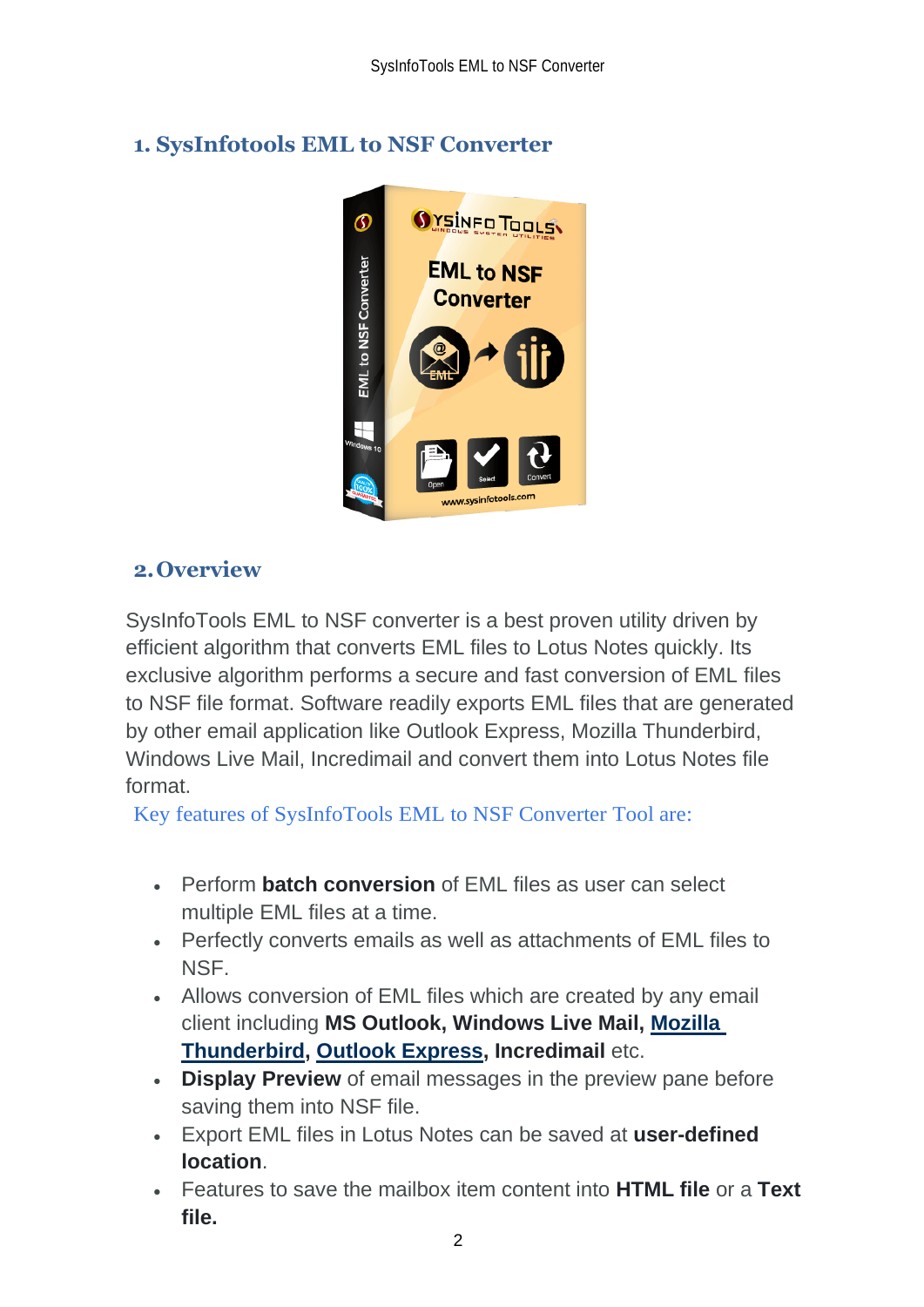- Compatible with **Windows 10, 8, 7, Vista, 2003, XP** and **2000**.
- **Free** EML to NSF converter exports **first 25 emails** to Lotus Notes database.

# <span id="page-3-0"></span>**3.Getting Started**

- [Installation Procedure\(](#page-3-1)See 3.1)
- □ [Order And Activation\(](#page-3-2)See 4.)

## <span id="page-3-1"></span>**Installation procedure**

To install **SysInfoTools EML to NSF Converter** Tool, follow the steps given below:

1. Download demo version of the software setup (executable file or .exe) from the page linked below:

<https://www.sysinfotools.com/recovery/eml-to-nsf.php>

- 2. Double-click the setup to install the software onyour system.
- 3. Followthestepsonthesetupwizardtoinstallthesoftwareon your system.
- 4. After a successful completion, the setup wizard will pop-up the message of setup completion on your monitor screen.
- 5. Now click **Finish** to launch the software on your system.

**Note:**MicrosoftOutlookmustbeinstalledonyoursysteminorderto use **SysInfoTools EML to NSF Converter** Tool.

## <span id="page-3-2"></span>**4. Order and Activation**

- [How to Order](#page-3-3)(See4.1)
- **[How to Activate](#page-4-0) (See 4.2)**

## <span id="page-3-3"></span>**How to Order**

The software can be purchased by making online payments. Click on the link shown below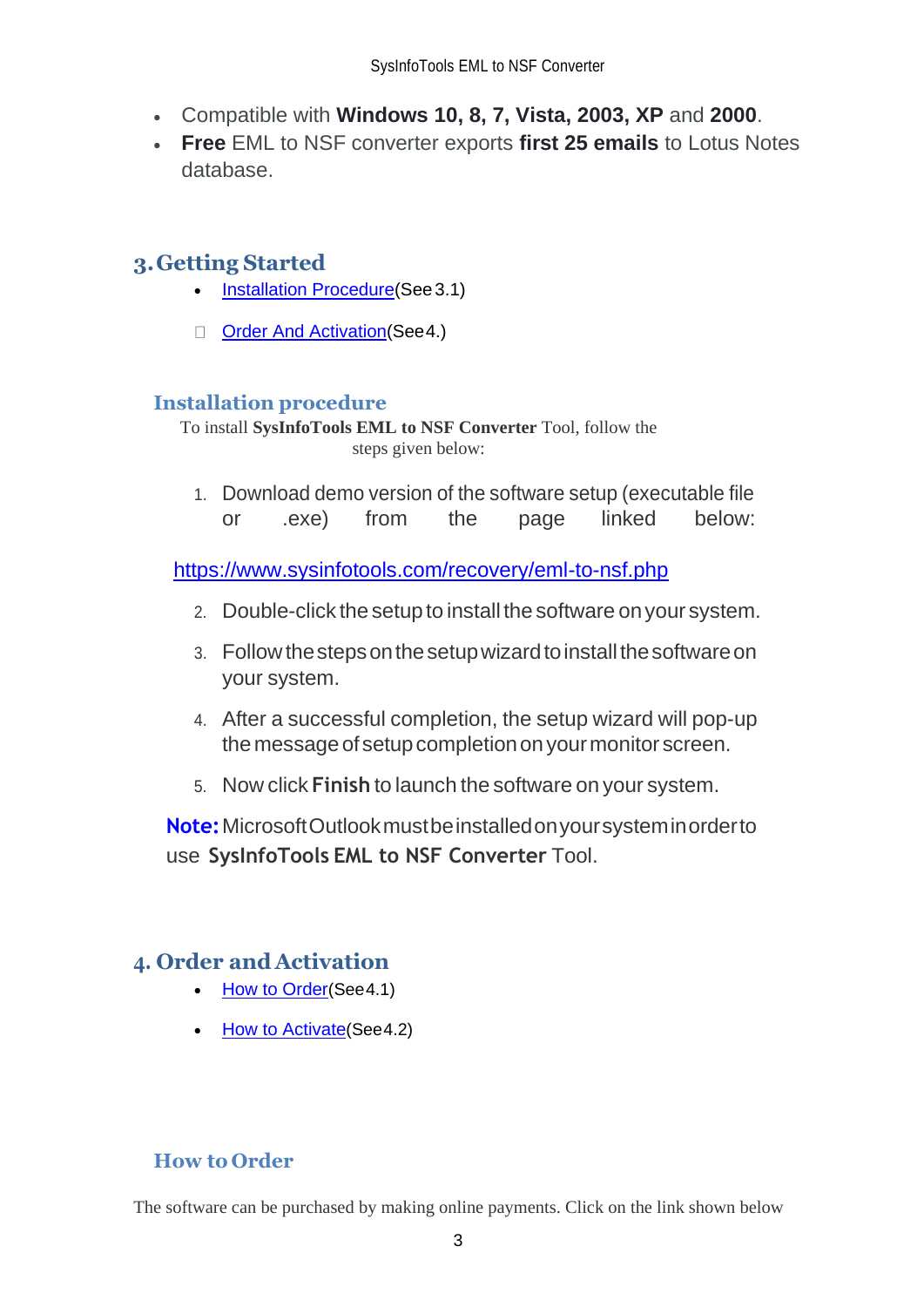to have a look at the pricing details and to place an order.

<https://www.sysinfotools.com/buynow/eml-to-nsf-converter.php>

Once the payment is received, an order number is sent to you via e-mail.

#### <span id="page-4-0"></span>**How to Activate**

As you purchase the software, an Order Number is generated and provided to you. This order number has to be entered in the Registration window of the full version of EML to NSF Converter tool.

• Open **SysInfoTools EML to NSF Converter** software in your system, software registration dialog will pop-up on your screen to enter software authentication key.

| SysInfoTools Software Registration |  |  |  |  |  |  |
|------------------------------------|--|--|--|--|--|--|
| Authentication Code:               |  |  |  |  |  |  |
|                                    |  |  |  |  |  |  |
|                                    |  |  |  |  |  |  |
| I don't have authentication code   |  |  |  |  |  |  |
| Activate<br>Cancel<br><b>Help</b>  |  |  |  |  |  |  |

• Click the **"I don't have Authentication Code"** check box, following fields will be displayed in the registration dialog:

|                                    | SysInfoTools Software Registration | ×        |
|------------------------------------|------------------------------------|----------|
| Email Address:                     |                                    |          |
| Order Number:                      |                                    |          |
| Path to save file:                 | C:\Users\SAM\Desktop               | $\cdots$ |
| √ I don't have authentication code |                                    |          |
| Get Authenticatication Code        | <b>Help</b><br>Cancel              |          |

**Email Address:** In this field, you need to enter your email address, which you have used to register **EML to NSF Converter** software.

**Order Number:** In this field, you need to enter the Order Number which has been provided to you at the time of purchasing the software.

**Path to save the file:** Select the path where you want to save the .info file which is generated after clicking on **"Get Authentication Code"**, by default **.info** file will saved on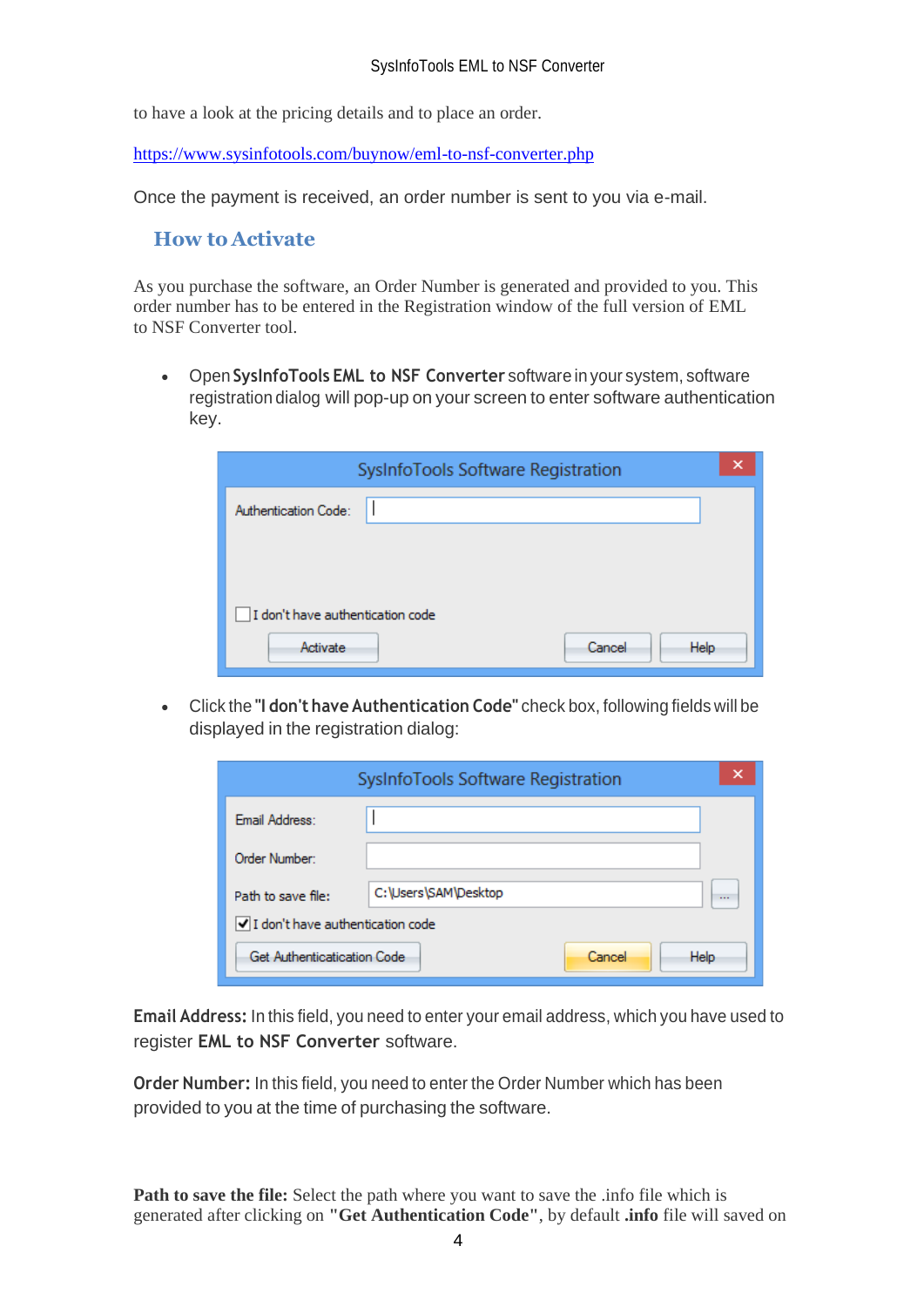desktop of your system.

Send this **.info file** generated by the software at [sales@sysinfotools.com,](mailto:sales@sysinfotools.com) after getting **.info** file sales department will send you software activation key within a couple of minutes.

**For any software related queries email at:** [support@sysinfotools.com](mailto:support@sysinfotools.com)

# <span id="page-5-0"></span>**5. Using SysInfoTools EML to NSF Converter**

- [Understanding](#page-5-1) the User Interface (See 5.1)
- **[Button Used](#page-5-2)**(See 5.2)
- How to Use the PST Split [software?](#page-6-0)(See 5.3)

## <span id="page-5-1"></span>**Understanding the UserInterface**

<span id="page-5-2"></span>

| $\mathbf 0$                         |                                                                                                                                                                                                                                                                                                                                                                                                                                                                                                              | System Tools EML to NSF Converter |         |               | $= 0 x$ |
|-------------------------------------|--------------------------------------------------------------------------------------------------------------------------------------------------------------------------------------------------------------------------------------------------------------------------------------------------------------------------------------------------------------------------------------------------------------------------------------------------------------------------------------------------------------|-----------------------------------|---------|---------------|---------|
| SystemaTools EMI, to NSF Converter  |                                                                                                                                                                                                                                                                                                                                                                                                                                                                                                              |                                   |         |               |         |
| Stop Save Search Export Log<br>Open | 00<br>똃<br>Help About                                                                                                                                                                                                                                                                                                                                                                                                                                                                                        |                                   |         |               |         |
| SysinfoTools EML to NSF Converter   | About EML to NSF Converter                                                                                                                                                                                                                                                                                                                                                                                                                                                                                   |                                   |         |               |         |
| Select EML file to recover.         | SystemoTools EML to NSF Converter                                                                                                                                                                                                                                                                                                                                                                                                                                                                            |                                   |         |               |         |
|                                     | $=$ $\frac{1}{2}$ $\frac{1}{2}$ $\frac{1}{2}$ $\frac{1}{2}$ $\frac{1}{2}$ $\frac{1}{2}$ $\frac{1}{2}$ $\frac{1}{2}$ $\frac{1}{2}$ $\frac{1}{2}$                                                                                                                                                                                                                                                                                                                                                              | From                              | Subject | Date/Time     |         |
|                                     | client<br>Q                                                                                                                                                                                                                                                                                                                                                                                                                                                                                                  | Cafe Q                            | Call O  | cation Q<br>ø |         |
|                                     |                                                                                                                                                                                                                                                                                                                                                                                                                                                                                                              |                                   |         |               |         |
|                                     |                                                                                                                                                                                                                                                                                                                                                                                                                                                                                                              |                                   |         |               |         |
| Systemologis EML to NSF Converter   | $\leftarrow$<br>Log Window / File Viewer<br>$\begin{array}{ccccccccc} \mathcal{A} & \mathcal{B} & \mathcal{B} & \mathcal{B} & \mathcal{B} & \mathcal{B} & \mathcal{B} & \mathcal{B} & \mathcal{B} & \mathcal{B} & \mathcal{B} & \mathcal{B} & \mathcal{B} & \mathcal{B} & \mathcal{B} & \mathcal{B} & \mathcal{B} & \mathcal{B} & \mathcal{B} & \mathcal{B} & \mathcal{B} & \mathcal{B} & \mathcal{B} & \mathcal{B} & \mathcal{B} & \mathcal{B} & \mathcal{B} & \mathcal{B} & \mathcal{B} & \mathcal{B} & \$ |                                   |         |               | $\,$    |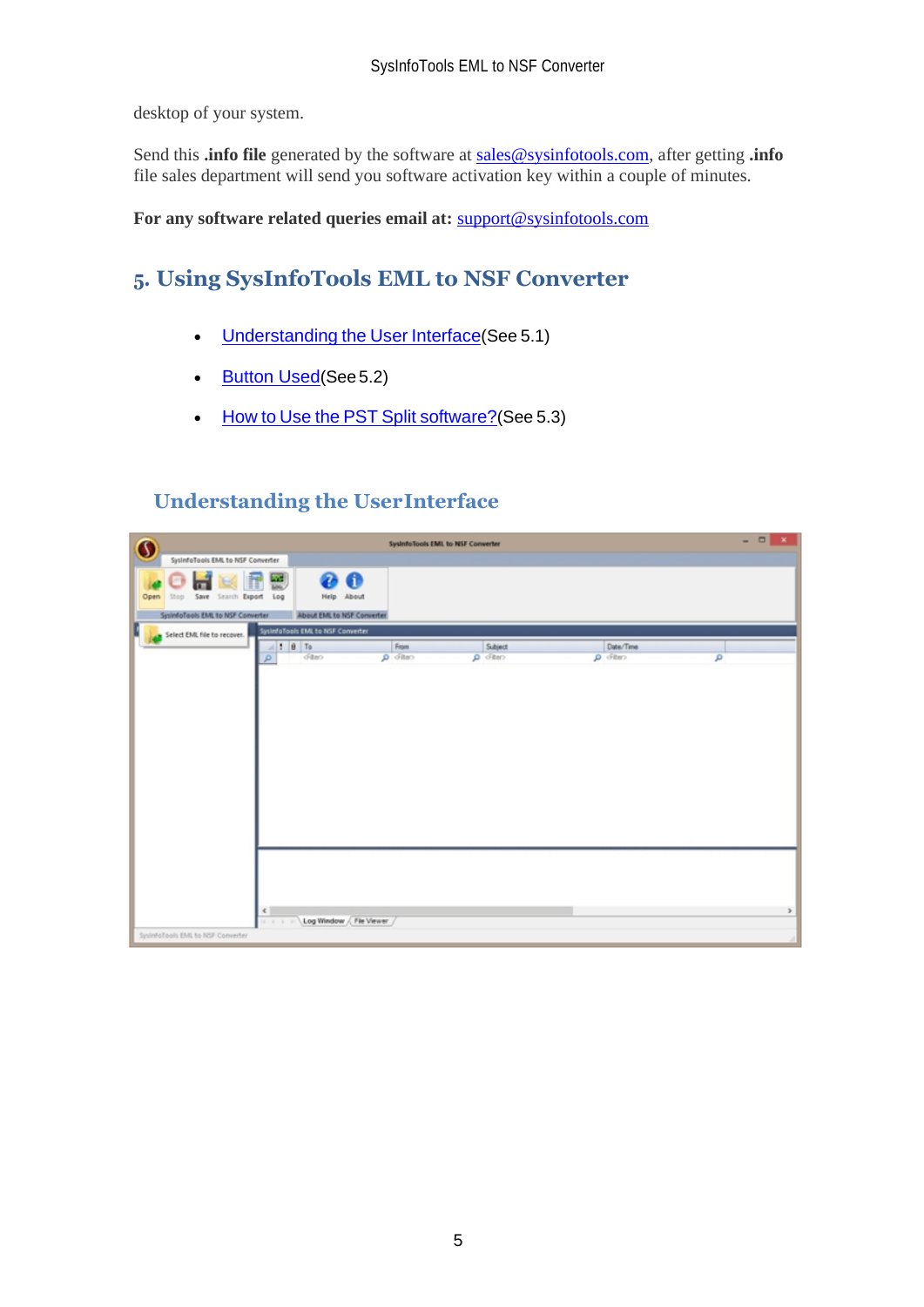## <span id="page-6-0"></span>**How to use EML to NSF Converter Tool**

**Step 1:** Run EML to NSF converter tool. Select "Open" in the top-left corner.

| O                                                                        |                                                                                                                                                                                                                                                                                                                                       | System Tools EML to NSF Converter |                    |                       | $- 0 x$ |
|--------------------------------------------------------------------------|---------------------------------------------------------------------------------------------------------------------------------------------------------------------------------------------------------------------------------------------------------------------------------------------------------------------------------------|-----------------------------------|--------------------|-----------------------|---------|
| SysterfoTools EML to NSF Converter                                       |                                                                                                                                                                                                                                                                                                                                       |                                   |                    |                       |         |
| Stop Save Search Export Log<br>Open<br>SysinfoTools EML to NSF Converter | 00<br>뗿<br>Help About<br>About EML to NSF Converter                                                                                                                                                                                                                                                                                   |                                   |                    |                       |         |
|                                                                          | Systemation EML to NSF Converter                                                                                                                                                                                                                                                                                                      |                                   |                    |                       |         |
| Select EML file to recover.                                              |                                                                                                                                                                                                                                                                                                                                       |                                   |                    |                       |         |
|                                                                          | $=$ $\frac{1}{2}$ $\frac{1}{2}$ $\frac{1}{2}$ $\frac{1}{2}$ $\frac{1}{2}$ $\frac{1}{2}$ $\frac{1}{2}$ $\frac{1}{2}$ $\frac{1}{2}$ $\frac{1}{2}$ $\frac{1}{2}$ $\frac{1}{2}$ $\frac{1}{2}$ $\frac{1}{2}$ $\frac{1}{2}$ $\frac{1}{2}$ $\frac{1}{2}$ $\frac{1}{2}$ $\frac{1}{2}$ $\frac{1}{2}$ $\frac{1}{2}$ $\frac{1}{2$<br>cFiten<br>ø | From<br>o diter                   | Subject<br>o diten | Date/Time<br>o diter- | ø       |
|                                                                          |                                                                                                                                                                                                                                                                                                                                       |                                   |                    |                       |         |
| SystrifoTools EML to NSF Converter                                       | €<br>Log Window / File Viewer /<br>$16$ $6$ $3$                                                                                                                                                                                                                                                                                       |                                   |                    |                       | $\,$    |

**Step 2:** "Browse" button and navigate to EML File folder.

| SysInfoTools PST to NSF Converter                                                                                                                                                                                                                                                                                                                                                                                                                                                                                     | $   -$ |
|-----------------------------------------------------------------------------------------------------------------------------------------------------------------------------------------------------------------------------------------------------------------------------------------------------------------------------------------------------------------------------------------------------------------------------------------------------------------------------------------------------------------------|--------|
| Systemologis PST to NSF Converter                                                                                                                                                                                                                                                                                                                                                                                                                                                                                     |        |
| 関閉<br><b>ANT</b><br>Save Search Export<br>L <sub>0</sub><br>Save<br>Help About<br>Load<br>Open<br>550p                                                                                                                                                                                                                                                                                                                                                                                                                |        |
| Recovery Snapshots About PST to NSF Converter<br>SystemoTools PST to NSF Converter<br><b>Folder List</b>                                                                                                                                                                                                                                                                                                                                                                                                              |        |
| Systematical NETAL SIEK Committee<br>×<br>Select Corrupted PST file                                                                                                                                                                                                                                                                                                                                                                                                                                                   |        |
| A<br>p<br>Select required files:<br>Select PST<br>$\sim$<br>Select temp path:<br>C:\Users\admin\AppData\Local\Temp\<br>$\sim$<br>Recovery Settings:<br>Select Recovery Mode:<br>$\Theta$<br>Standard Mode<br>w.<br>Handle Alignment errors in PST files @<br>PST File Details:<br>Select PST File<br>32-bit-version[ANSI]<br>Auto Detect <b>Q</b><br>$v \Theta$<br>$v \Theta$<br>Compressible Encryption<br>Select PST File Encryption:<br>$\blacktriangleright$ Support Non-english characters $\blacktriangleright$ |        |
| OK.<br>Cancel<br>€<br>Log Window / File Viewer                                                                                                                                                                                                                                                                                                                                                                                                                                                                        | $\,$   |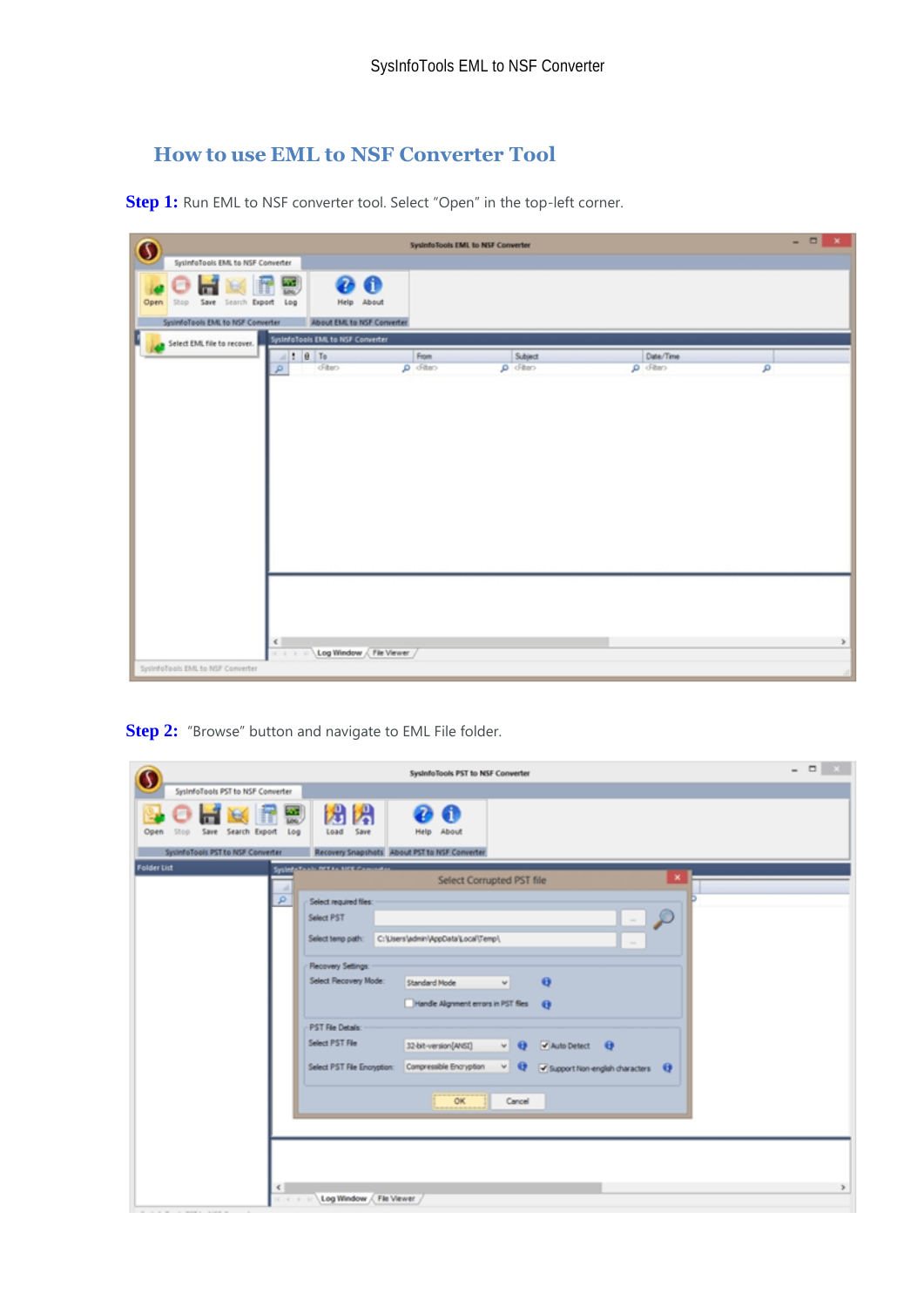|                                                                                                                                       |                                                                                                                                                                                                        | Systemological EML to NSF Converter                                                                                                                                                                                                                                                                                                                                                                                                              |                                                | $   \times$   |
|---------------------------------------------------------------------------------------------------------------------------------------|--------------------------------------------------------------------------------------------------------------------------------------------------------------------------------------------------------|--------------------------------------------------------------------------------------------------------------------------------------------------------------------------------------------------------------------------------------------------------------------------------------------------------------------------------------------------------------------------------------------------------------------------------------------------|------------------------------------------------|---------------|
| SysinfoTools EML to NSF Converter<br>Save Search Export Log<br>Open<br>goß<br>SystemoTools EML to NSF Converter<br><b>Folder List</b> | <b>@</b> 0<br>m<br>Loc.<br>Help About<br>About EML to NSF Converter<br>SysinfoTools EML to NSF Converter<br>$=$ : $\theta$ To<br>diten<br>₽<br>Select required file<br>Select EML<br>Select temp path: | ×<br><b>Browse for Folder</b><br>Select folder to search eni file(s)<br>testing Emi Files<br>$\triangleright$ $\rightleftharpoons$ Local Disk (G:)<br>$\boldsymbol{\kappa}$<br><b>Desktop Files</b><br>eni to naf<br>EML2NSPConversion_29-7-2014-11-48-24<br>IML2NSPConversion_29-7-2014-11-53-0<br>New folder<br>Softeny WinO4M Pro v4.41 Ind Crack [TorDigge]<br>b.<br>testing Emi Files<br>$\overline{\phantom{a}}$<br>$\leq$<br>OK<br>Cancel | Date/Time<br>onfo Q<br>$\sim$<br>$\frac{1}{2}$ | م             |
| ¢<br>SystrifoTools EML to NSF Converter                                                                                               | Log Window / File Viewer                                                                                                                                                                               |                                                                                                                                                                                                                                                                                                                                                                                                                                                  |                                                | $\rightarrow$ |

**Step 3:** Choose the EML File folder and click on "OK" button.

**Step 4:** You will find the selected EML File folder in the edit box. Also, you can also select the temp path in the box and then click "OK".

|                                                  | Systemologis EML to NSF Converter                                                                                                                                                                                                                                                                                                                      | $   \times$           |
|--------------------------------------------------|--------------------------------------------------------------------------------------------------------------------------------------------------------------------------------------------------------------------------------------------------------------------------------------------------------------------------------------------------------|-----------------------|
| SysinfoTools EML to NSF Converter                |                                                                                                                                                                                                                                                                                                                                                        |                       |
| Save Search Export Log<br>Stop<br>Open           | $\bullet$<br>國<br>☎<br>Help About                                                                                                                                                                                                                                                                                                                      |                       |
| SystemoTools EML to NSF Converter                | About EML to NSF Converter                                                                                                                                                                                                                                                                                                                             |                       |
| Felder List                                      | SysinfoTools EML to NSF Converter                                                                                                                                                                                                                                                                                                                      |                       |
|                                                  | $=$ $\frac{1}{2}$ $\frac{1}{2}$ $\frac{1}{2}$ $\frac{1}{2}$ $\frac{1}{2}$ $\frac{1}{2}$ $\frac{1}{2}$ $\frac{1}{2}$ $\frac{1}{2}$ $\frac{1}{2}$ $\frac{1}{2}$ $\frac{1}{2}$ $\frac{1}{2}$ $\frac{1}{2}$ $\frac{1}{2}$ $\frac{1}{2}$ $\frac{1}{2}$ $\frac{1}{2}$ $\frac{1}{2}$ $\frac{1}{2}$ $\frac{1}{2}$ $\frac{1}{2$<br>From<br>Date/Time<br>Subject |                       |
|                                                  | diten<br>O clier><br>$\rho$ diter-<br>o diter<br>ø                                                                                                                                                                                                                                                                                                     | ۹                     |
|                                                  | $\pmb{\times}$<br>Select Corrupted EML file<br>Select required files:<br>C:\Users\admin\Desktop\testing Eml Files<br>Select EML<br>$\sim$<br>C:\Users\admin\AppData\Local\Temp\<br>Select temp path:<br>$\sim$<br>OK<br>Cancel                                                                                                                         |                       |
| $\epsilon$<br>SystrifoTools EML to NSF Converter | Log Window / File Viewer<br>1111                                                                                                                                                                                                                                                                                                                       | $\rightarrow$<br>all. |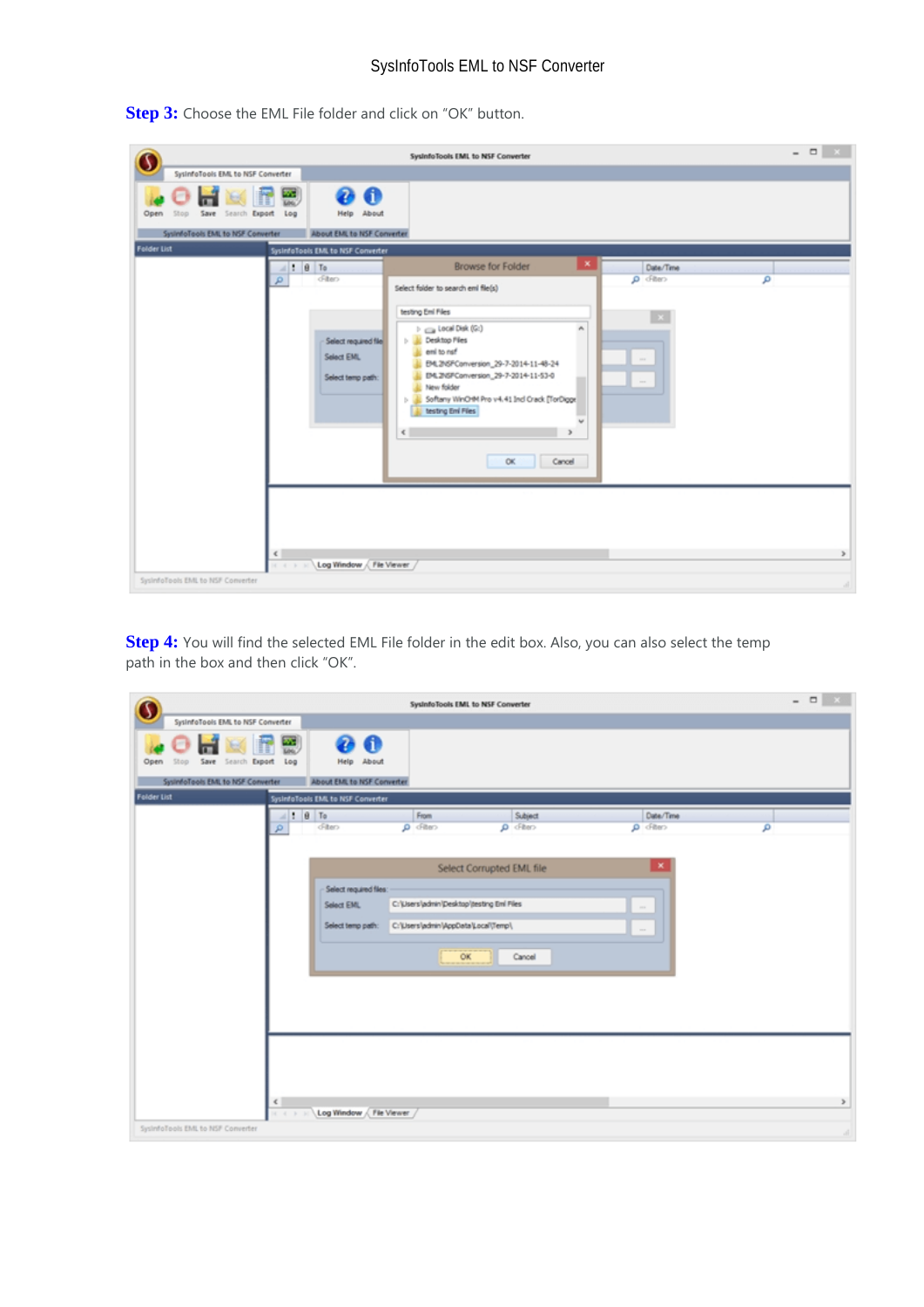|                                                                      |                                                                                                                                                                                                                                                                                                                                                                                                                                                         | SydnfoTools EMI, to NSF Converter                                                                                                                                                                                                                                                                                                                                                                                                                                        |                                                                                                                                                                                                                                                                                                                                                                                                                                                                                                                                                                                                                                                                |                                                                                                                                                                                                                                                                                                                                                                                                                                                                                                                                                                                                                                                                                                                | $\Box$ |
|----------------------------------------------------------------------|---------------------------------------------------------------------------------------------------------------------------------------------------------------------------------------------------------------------------------------------------------------------------------------------------------------------------------------------------------------------------------------------------------------------------------------------------------|--------------------------------------------------------------------------------------------------------------------------------------------------------------------------------------------------------------------------------------------------------------------------------------------------------------------------------------------------------------------------------------------------------------------------------------------------------------------------|----------------------------------------------------------------------------------------------------------------------------------------------------------------------------------------------------------------------------------------------------------------------------------------------------------------------------------------------------------------------------------------------------------------------------------------------------------------------------------------------------------------------------------------------------------------------------------------------------------------------------------------------------------------|----------------------------------------------------------------------------------------------------------------------------------------------------------------------------------------------------------------------------------------------------------------------------------------------------------------------------------------------------------------------------------------------------------------------------------------------------------------------------------------------------------------------------------------------------------------------------------------------------------------------------------------------------------------------------------------------------------------|--------|
| SysinfoTools EML to NSF Converter                                    |                                                                                                                                                                                                                                                                                                                                                                                                                                                         |                                                                                                                                                                                                                                                                                                                                                                                                                                                                          |                                                                                                                                                                                                                                                                                                                                                                                                                                                                                                                                                                                                                                                                |                                                                                                                                                                                                                                                                                                                                                                                                                                                                                                                                                                                                                                                                                                                |        |
| Open<br>Save<br>Search Export<br>System oTeols EMI, to NSF Converter | Log<br>About<br>Help<br>About EML to NSF Converter                                                                                                                                                                                                                                                                                                                                                                                                      |                                                                                                                                                                                                                                                                                                                                                                                                                                                                          |                                                                                                                                                                                                                                                                                                                                                                                                                                                                                                                                                                                                                                                                |                                                                                                                                                                                                                                                                                                                                                                                                                                                                                                                                                                                                                                                                                                                |        |
| <b>Folder List</b>                                                   | C/iUsers\admin\Desktop\testing Emi Files [127 / 705]                                                                                                                                                                                                                                                                                                                                                                                                    |                                                                                                                                                                                                                                                                                                                                                                                                                                                                          |                                                                                                                                                                                                                                                                                                                                                                                                                                                                                                                                                                                                                                                                |                                                                                                                                                                                                                                                                                                                                                                                                                                                                                                                                                                                                                                                                                                                |        |
| Wiser/Ladmin/Desktop                                                 | 9T <sub>o</sub>                                                                                                                                                                                                                                                                                                                                                                                                                                         | From                                                                                                                                                                                                                                                                                                                                                                                                                                                                     | Subject                                                                                                                                                                                                                                                                                                                                                                                                                                                                                                                                                                                                                                                        | Date/Time                                                                                                                                                                                                                                                                                                                                                                                                                                                                                                                                                                                                                                                                                                      |        |
|                                                                      | cliters                                                                                                                                                                                                                                                                                                                                                                                                                                                 | O clibers                                                                                                                                                                                                                                                                                                                                                                                                                                                                | O cliter>                                                                                                                                                                                                                                                                                                                                                                                                                                                                                                                                                                                                                                                      | $\rho$ diter-<br>۵                                                                                                                                                                                                                                                                                                                                                                                                                                                                                                                                                                                                                                                                                             |        |
|                                                                      | drive@googleproductforums<br>stephenk175@gmail.com<br>stephenk 175@gmail.com<br>stephenk 175@gmail.com<br>stephenk 175@gmail.com<br>stephenk175@gmail.com<br>stephenk 175@gmail.com<br>stephenk 175@gmail.com<br>stephenk175@gmail.com<br>stephenk 175@gmail.com<br>stephenk 175@gmail.com<br>drive@googleproductforums<br>stephenk175@gmail.com<br>stephenk175@gmail.com<br>stephenk 175@gmail.com<br>stephenk 175@gmail.com<br>stenhenk 175@nmail.com | Steve Mark via Google Driv<br>"Google+team" -monephy-47<br>"Google+team" -moreply-47<br>"Google+ team" -moreply-47<br>"Google+team" -momply-47<br>"Google+team" -montgly-47<br>"Google+team" -increply-47<br>"Google+team" -moreply-47<br>"Google+" cnomply e7f13b<br>"Google+" -momply-e7f13b<br>ToBePrinted Adept via Goo<br>"Google+" -moreply-e7f13b<br>"Google+" -monsoly-e7f13b<br>"Google+" -moreply-e 713b<br>"Google+" -momply-e 713b<br>"Grande»" manufaut 31% | Re: dock file compted<br>Top 3 posts for you on Google+ this w<br>Top 3 posts for you on Google+ this w<br>Top 3 posts for you on Google+ this w<br>Top 3 posts for you on Google+ this w<br>Top 3 posts for you on Google+ this w<br>Top 3 posts for you on Google+ this w<br>Top 3 posts for you on Google+ this w<br>"Google+ team" -moreply-47 Top 3 posts for you on Google+ this w<br>Top posts this week on Google+<br>Top posts this week on Google+<br>Re: dock file compted<br>Top posts this week on Google+<br>Top posts this week on Google+<br>Top posts this week on Google+<br>Top posts this week on Google+<br>The seats this week on Goodex | Sat. 28 Sep 2013 03:24:11-0700 (POT)<br>Sun. 10 Feb 2013 20:26:12 -0800 (PST)<br>Mon. 25 Feb 2013 21:07:07 -0800 (PST)<br>Tue. 12 Mar 2013 06:51:32 -0700 (PDT)<br>Mon. 25 Mar 2013 23:56:10 -0700 (PDT)<br>Tue, 09 Apr 2013 09:27:43 -0700 (PDT)<br>Tue. 23 Apr 2013 08:31:11 -0700 (PDT)<br>Tue, 07 May 2013 10:20:46 -0700 (PDT)<br>Tue, 21 May 2013 02:30:37 -0700 (PDT)<br>Tue, 23 Jul 2013 04:56:44 -0700 (PDT)<br>Sun, 11 Aug 2013 21:38:57 -0700 (PDT)<br>Wed. 7 Aug 2013 09:05:07 -0700 (PDT)<br>Wed. 28 Aug 2013 06:26:13 -0700 (P<br>Thu. 24 Oct 2013 08:36:22 -0700 (PDT)<br>Tue, 26 Nov 2013 20:26:00 -0800 (PST)<br>Fri. 20 Dec 2013 23:59:32 -0800 (PST)<br>Myn. 06. Jan 2014 09:11:33 JBM @ST\ |        |
|                                                                      | C:\Users\admin\Desktop\testing Enl Files folder is selected for conversion.<br>Systems Tools EML file conversion process starts. Jul-29-2014(02-31-42-PM)<br>Select folder to see lat of emi tems.<br>Please wat while C:\Users\admin\Desktop\testing Emi Files folder is scanning<br>Counting Mals in selected Folder                                                                                                                                  |                                                                                                                                                                                                                                                                                                                                                                                                                                                                          |                                                                                                                                                                                                                                                                                                                                                                                                                                                                                                                                                                                                                                                                |                                                                                                                                                                                                                                                                                                                                                                                                                                                                                                                                                                                                                                                                                                                | ñ      |
| κI<br>Systerfolloois EML to NSF Converter                            | Log Window / File Viewer                                                                                                                                                                                                                                                                                                                                                                                                                                |                                                                                                                                                                                                                                                                                                                                                                                                                                                                          |                                                                                                                                                                                                                                                                                                                                                                                                                                                                                                                                                                                                                                                                |                                                                                                                                                                                                                                                                                                                                                                                                                                                                                                                                                                                                                                                                                                                |        |

**Step 5:** Click on the folder to start scanning the EML Files.

**Step 6:** Once the scanning is done, you will find all the EML files available in that folder. Click on "OK" button and proceed.

|                                                                                   |                                                                                                                                                                                                                                                                                                                                                                                                                                                                                                                                                                                                                                                                                                                                                         | SystemoTools EML to NSF Converter                                                                                                                                                                                                                                                        |                                                                                                                                                                                                                                                                                                                                                                                                                                                                                                                          |                                                                                                                                                                                                                                                                                                                                                                                                                                                                                                                                                                                                                                                                                                                                    | $ \Box$<br>$\mathbf{x}$ |
|-----------------------------------------------------------------------------------|---------------------------------------------------------------------------------------------------------------------------------------------------------------------------------------------------------------------------------------------------------------------------------------------------------------------------------------------------------------------------------------------------------------------------------------------------------------------------------------------------------------------------------------------------------------------------------------------------------------------------------------------------------------------------------------------------------------------------------------------------------|------------------------------------------------------------------------------------------------------------------------------------------------------------------------------------------------------------------------------------------------------------------------------------------|--------------------------------------------------------------------------------------------------------------------------------------------------------------------------------------------------------------------------------------------------------------------------------------------------------------------------------------------------------------------------------------------------------------------------------------------------------------------------------------------------------------------------|------------------------------------------------------------------------------------------------------------------------------------------------------------------------------------------------------------------------------------------------------------------------------------------------------------------------------------------------------------------------------------------------------------------------------------------------------------------------------------------------------------------------------------------------------------------------------------------------------------------------------------------------------------------------------------------------------------------------------------|-------------------------|
| SysinfoTools EML to NSF Converter                                                 |                                                                                                                                                                                                                                                                                                                                                                                                                                                                                                                                                                                                                                                                                                                                                         |                                                                                                                                                                                                                                                                                          |                                                                                                                                                                                                                                                                                                                                                                                                                                                                                                                          |                                                                                                                                                                                                                                                                                                                                                                                                                                                                                                                                                                                                                                                                                                                                    |                         |
| Save<br>Search Export<br>Log<br>Open<br>Stop<br>SystemoTools EML to NSF Converter | About<br>Help<br>About EML to NSF Converter                                                                                                                                                                                                                                                                                                                                                                                                                                                                                                                                                                                                                                                                                                             |                                                                                                                                                                                                                                                                                          |                                                                                                                                                                                                                                                                                                                                                                                                                                                                                                                          |                                                                                                                                                                                                                                                                                                                                                                                                                                                                                                                                                                                                                                                                                                                                    |                         |
| <b>Folder List</b><br>Users\admin\Desktop                                         | C/IUsers\admin\Desktop\testing Eml Files (705 / 705)                                                                                                                                                                                                                                                                                                                                                                                                                                                                                                                                                                                                                                                                                                    |                                                                                                                                                                                                                                                                                          |                                                                                                                                                                                                                                                                                                                                                                                                                                                                                                                          |                                                                                                                                                                                                                                                                                                                                                                                                                                                                                                                                                                                                                                                                                                                                    |                         |
| 41                                                                                | $\theta$ To                                                                                                                                                                                                                                                                                                                                                                                                                                                                                                                                                                                                                                                                                                                                             | From                                                                                                                                                                                                                                                                                     | Subject                                                                                                                                                                                                                                                                                                                                                                                                                                                                                                                  | Date/Time                                                                                                                                                                                                                                                                                                                                                                                                                                                                                                                                                                                                                                                                                                                          |                         |
| ø                                                                                 | diten<br>drive@googleproductforums<br>stephenk175@gmail.com<br>stephenk 175@gmail.com<br>stephenk 175@gmail<br>stephenk175@gmail<br>stephenk175@gmail<br>stephenk 175@gmail<br>stephenk 175@gmail<br>stephenk 175@gmail<br>stephenk175@gmail<br>stephenk 175@gmail<br>drive@googleproductfo<br>stephenk 175@gmail.com<br>stephenk175@gmail.com<br>stephenk 175@gmail.com<br>stephenk 175@gmail.com<br>stenhenk 175@nmail.com<br>C:\Users\admin\Desktop\testing Eml Files folder is selected for conversion.<br>Systefo Tools EML file conversion process starts. Jul-29-2014(02-31-42-PM)<br>Select folder to see lat of emi tems.<br>Please wat while C:\Users\admin\Desktop\testing Emi Files folder is scanning<br>Counting Mails in selected Folder | $\rho$ dilan<br>Steve Mark via Google Driv<br>"Google+team" cnoreply-47<br>SystnfoTools EML to NSF Converter<br>Total number of email items: 705<br>Google+" cnomply-e7f13b<br>"Google+" -moneply-e7f13b<br>"Google+" -moreply-e7f13b<br>"Google+" -momply-e 713b<br>Tinodes" mondos 31% | $\rho$ cfiters<br>Re: docx file com pted<br>Top 3 posts for you on Google + this w<br>"Google+team" -increply-47 Top 3 posts for you on Google+this w<br>In Google+ this w<br>in Google+ this w<br>in Google + this w<br>in Google + this w<br>n Google+this w<br>in Google+ this w<br>eek on Google+<br><b>OK</b><br>ek on Google+<br>compted<br>Top posts this week on Google=<br>Top posts this week on Google+<br>Top posts this week on Google+<br>Top posts this week on Google+<br>The nexts this week on Genelex | O dillero<br>۵<br>Sat. 28 Sep 2013 03:24:11-0700 (PDT)<br>Sun, 10 Feb 2013 20:26:12 -0800 (PST)<br>Mon. 25 Feb 2013 21:07:07 -0800 (PST)<br>Tue. 12 Mar 2013 06:51:32 -0700 (PDT)<br>Mon. 25 Mar 2013 23:56:10 -0700 (PDT)<br>Tue, 09 Apr 2013 09:27:43 -0700 (PDT)<br>Tue, 23 Apr 2013 08:31:11 -0700 (PDT)<br>Tue, 07 May 2013 10:20:46 -0700 (PDT)<br>Tue, 21 May 2013 02:30:37 -0700 (PDT)<br>Tue, 23 Jul 2013 04:56:44 -0700 (PDT)<br>Sun, 11 Aug 2013 21:38:57 -0700 (PDT)<br>Wed. 7 Aug 2013 09:05:07 -0700 (PDT)<br>Wed. 28 Aug 2013 06:26:13 -0700 (P<br>Thu. 24 Oct 2013 08:36:22 -0700 (PDT)<br>Tue. 26 Nov 2013 20:26:00 -0800 (PST)<br>Fri. 20 Dec 2013 23:59:32 -0800 (PST)<br>Mon. 06. Jan 2014 09:11:33 //@00.@ST\ |                         |
| $\leq$                                                                            | Log Window / File Viewer                                                                                                                                                                                                                                                                                                                                                                                                                                                                                                                                                                                                                                                                                                                                |                                                                                                                                                                                                                                                                                          |                                                                                                                                                                                                                                                                                                                                                                                                                                                                                                                          |                                                                                                                                                                                                                                                                                                                                                                                                                                                                                                                                                                                                                                                                                                                                    |                         |
| SystrifoTools EML to NSF Converter                                                |                                                                                                                                                                                                                                                                                                                                                                                                                                                                                                                                                                                                                                                                                                                                                         |                                                                                                                                                                                                                                                                                          |                                                                                                                                                                                                                                                                                                                                                                                                                                                                                                                          |                                                                                                                                                                                                                                                                                                                                                                                                                                                                                                                                                                                                                                                                                                                                    |                         |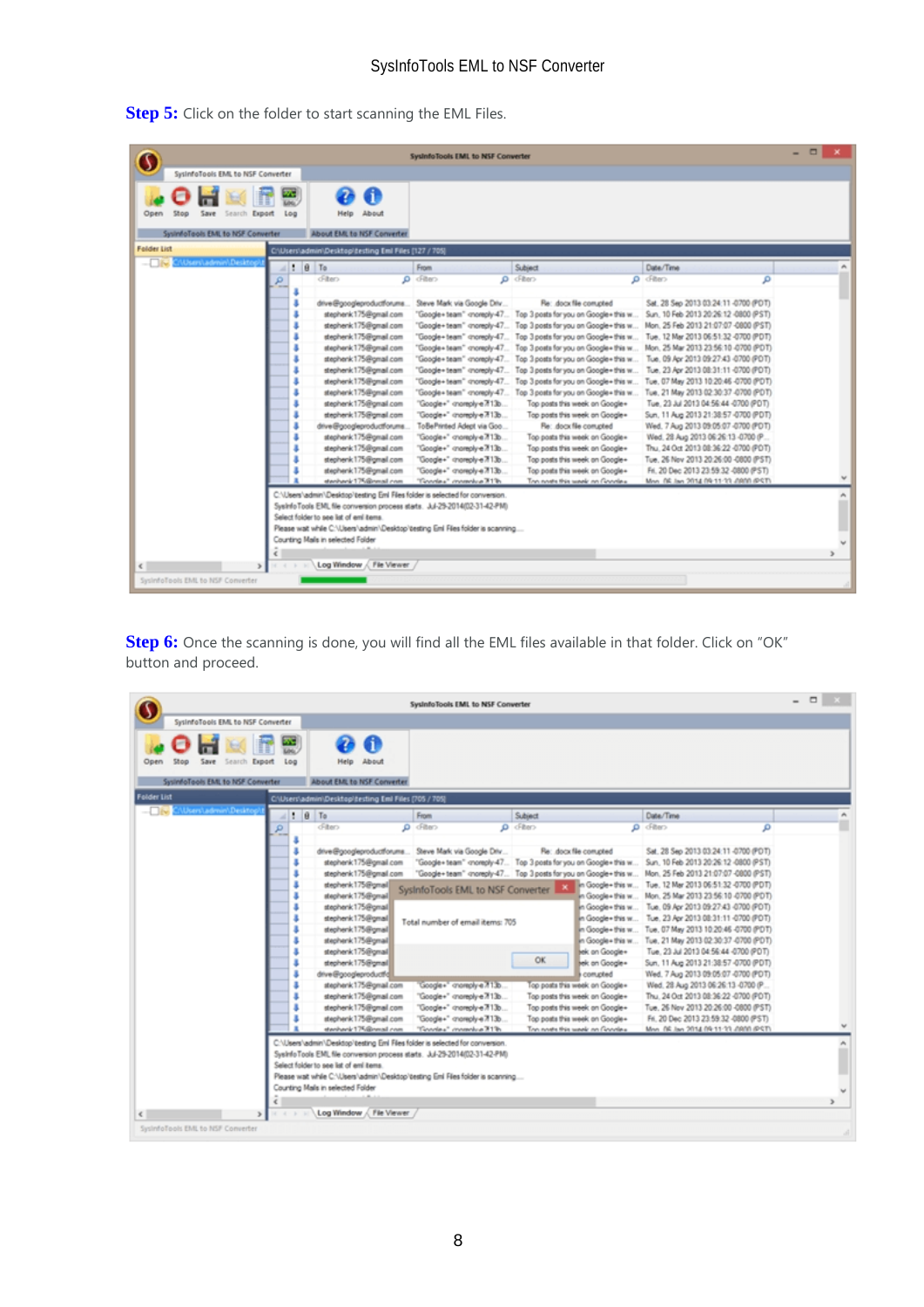**Step 7:** You will get Preview of all the available EML Files. Now, press on "Save" button. It will convert all the EML files into NSF format.

|                                             |     |                                                                                                                                                                                          | SystoloTools EMI, to NSF Converter |                                        |                                        | - 0                      |
|---------------------------------------------|-----|------------------------------------------------------------------------------------------------------------------------------------------------------------------------------------------|------------------------------------|----------------------------------------|----------------------------------------|--------------------------|
| SysterfoTools EML to NSF Converter          |     |                                                                                                                                                                                          |                                    |                                        |                                        |                          |
|                                             |     |                                                                                                                                                                                          |                                    |                                        |                                        |                          |
|                                             |     | Œ                                                                                                                                                                                        |                                    |                                        |                                        |                          |
| Save<br>Open<br>Export<br>Search            | Log | About<br>Help                                                                                                                                                                            |                                    |                                        |                                        |                          |
|                                             |     |                                                                                                                                                                                          |                                    |                                        |                                        |                          |
| System o Tools EML to NSF Converter         |     | About EML to NSF Converter                                                                                                                                                               |                                    |                                        |                                        |                          |
| <b>Folder List</b>                          |     | 1Desktopižesting Emi Files (705 / 705)                                                                                                                                                   |                                    |                                        |                                        |                          |
| Select folders to save data.<br><b>VIII</b> |     |                                                                                                                                                                                          |                                    |                                        |                                        |                          |
|                                             |     | $m$ lla                                                                                                                                                                                  | From                               | Subject                                | Date/Time                              |                          |
|                                             |     | diten                                                                                                                                                                                    | $\rho$ diter-                      | $O$ diltera                            | $Q = \sqrt{h}$ and<br>۵                |                          |
|                                             |     |                                                                                                                                                                                          |                                    |                                        |                                        |                          |
|                                             |     | drive@googleproductforums                                                                                                                                                                | Steve Mark via Google Driv         | Re: dock file compted                  | Sat. 28 Sep 2013 03:24:11-0700 (PDT)   |                          |
|                                             |     | stephenk175@gmail.com                                                                                                                                                                    | "Google+team" -monephy-47.         | Top 3 posts for you on Google+ this w  | Sun. 10 Feb 2013 20:26:12 -0800 (PST)  |                          |
|                                             |     | stephenk 175@gmail.com                                                                                                                                                                   | "Google+team" -moreply-47          | Top 3 posts for you on Google+ this w  | Mon. 25 Feb 2013 21:07:07 -0800 (PST)  |                          |
|                                             |     | stephenk 175@gmail.com                                                                                                                                                                   | "Google+ team" -moreply-47         | Top 3 posts for you on Google+ this w  | Tue. 12 Mar 2013 06:51:32 -0700 (PDT)  |                          |
|                                             |     | stephenk 175@gmail.com                                                                                                                                                                   | "Google+ team" -monephy-47         | Top 3 posts for you on Google+ this w  | Mon. 25 Mar 2013 23:56:10 -0700 (PDT)  |                          |
|                                             |     | stephenk175@gmail.com                                                                                                                                                                    | "Google+team" -montgly-47          | Top 3 posts for you on Google+ this w  | Tue, 09 Apr 2013 09:27:43 -0700 (PDT)  |                          |
|                                             |     | stephenk 175@gmail.com                                                                                                                                                                   | "Google+team" -moneply-47          | Top 3 posts for you on Google+ this w  | Tue. 23 Apr 2013 08:31:11 -0700 (PDT)  |                          |
|                                             | ٠   | stephenk 175@gmail.com                                                                                                                                                                   | "Google+team" growply-47           | Top 3 posts for you on Google+ this w. | Tue, 07 May 2013 10:20:46 -0700 (PDT)  |                          |
|                                             |     | stephenk175@gmail.com                                                                                                                                                                    | "Google+team" cnoreply-47          | Top 3 posts for you on Google+ this w  | Tue, 21 May 2013 02:30:37 -0700 (PDT)  |                          |
|                                             |     | stephenk 175@gmail.com                                                                                                                                                                   | "Google+" -moreply-e7f13b          | Top posts this week on Google+         | Tue, 23 Jul 2013 04:56:44 -0700 (PDT)  |                          |
|                                             |     | stephenk 175@gmail.com                                                                                                                                                                   | "Google+" -moreply-e7f13b          | Top posts this week on Google=         | Sun, 11 Aug 2013 21:38:57 -0700 (PDT)  |                          |
|                                             |     | drive@googleproductforums                                                                                                                                                                | ToBePrinted Adept via Goo          | Re: dock file compted                  | Wed. 7 Aug 2013 09:05:07 -0700 (PDT)   |                          |
|                                             |     | stephenk175@gmail.com                                                                                                                                                                    | "Google+" -momply-e7f13b           | Top posts this week on Google+         | Wed. 28 Aug 2013 06:26:13 -0700 (P     |                          |
|                                             |     | stephenk 175@gmail.com                                                                                                                                                                   | "Google+" -monsply-e7f13b          | Top posts this week on Google+         | Thu. 24 Oct 2013 08:36:22 -0700 (PDT)  |                          |
|                                             |     | stephenk 175@gmail.com                                                                                                                                                                   | "Google+" -moreply-e7f13b          | Top posts this week on Google+         | Tue, 26 Nov 2013 20:26:00 -0800 (PST)  |                          |
|                                             |     | stephenk175@gmail.com                                                                                                                                                                    | "Google+" -moreply-e 7f13b         | Top posts this week on Google+         | Fri. 20 Dec 2013 23:59:32 -0800 (PST)  |                          |
|                                             |     | stanisarik 175.@nmail.com                                                                                                                                                                | "Finantes" commodus 31%            | The nexts this week on Genelex         | Myn. 06.lan 2014 09:11:33 / 000 / PST) |                          |
| $\leq$                                      |     | Top 3 posts for you on Google - this week<br>"Google+ team" <noreply-475ba29f@plus.google.com><br/>stephenk175@gmail.com<br/>Log Window A File Viewer</noreply-475ba29f@plus.google.com> |                                    |                                        |                                        | Tue, 07 May 2013 10:20:4 |

**Step 8:** Select the saving option, by clicking on "Browse" and Click on "OK"button.

|                                                              |                                                                                                                                                                                            | SystemoTools EML to NSF Converter                                                |                                                                                                     |                                                                                                                                                                                                                                                                                                                                                                                                                                                    | $-$ 0 $\times$           |
|--------------------------------------------------------------|--------------------------------------------------------------------------------------------------------------------------------------------------------------------------------------------|----------------------------------------------------------------------------------|-----------------------------------------------------------------------------------------------------|----------------------------------------------------------------------------------------------------------------------------------------------------------------------------------------------------------------------------------------------------------------------------------------------------------------------------------------------------------------------------------------------------------------------------------------------------|--------------------------|
| SysinfoTools EML to NSF Converter                            |                                                                                                                                                                                            |                                                                                  |                                                                                                     |                                                                                                                                                                                                                                                                                                                                                                                                                                                    |                          |
| Save<br>Search Export<br>Open<br>Log<br><b>Stop</b>          | Help About                                                                                                                                                                                 |                                                                                  |                                                                                                     |                                                                                                                                                                                                                                                                                                                                                                                                                                                    |                          |
| SystemoTools EML to NSF Converter                            | About EML to NSF Converter                                                                                                                                                                 |                                                                                  |                                                                                                     |                                                                                                                                                                                                                                                                                                                                                                                                                                                    |                          |
| <b>Folder List</b>                                           | C/iUsers\admin\Desktop\testing Emi Files (705 / 705)                                                                                                                                       |                                                                                  |                                                                                                     |                                                                                                                                                                                                                                                                                                                                                                                                                                                    |                          |
| $ \sqrt{2}$ $\sim$<br><b>Warr/Jadmin/Desktop</b>             | 9T <sub>0</sub>                                                                                                                                                                            | From                                                                             | Subject                                                                                             | Date/Time                                                                                                                                                                                                                                                                                                                                                                                                                                          |                          |
| ø                                                            | diten                                                                                                                                                                                      | $\rho$ diter-                                                                    | $\rho$ diter-                                                                                       | O clibers<br>۹                                                                                                                                                                                                                                                                                                                                                                                                                                     |                          |
| s<br>s<br>s<br>¥<br>٠<br>s<br>s                              | Select folder path to save files<br>· Save in new NSF file:<br>Save in existing NSF file:<br>· Save item content in text format                                                            | Select Output Type<br>$\alpha$                                                   | Save item content in html format<br>Cancel                                                          | $\mathbf x$<br>2013 03:24:11-0700 (POT)<br>2013 20:26:12 -0800 (PST)<br>2013 21:07:07 -0800 (PST)<br>2013 06:51:32 -0700 (PDT)<br>2013 23:56:10 -0700 (PDT)<br>$\cdots$<br>2013 09:27:43 -0700 (PDT)<br>2013 08:31:11 -0700 (PDT)<br>2013 10:20:46 -0700 (PDT)<br>2013 02:30:37 -0700 (PDT)<br>111<br>2013 04:56:44 -0700 (PDT)<br>2013 21:38:57 -0700 (PDT)<br>2013 09:05:07 -0700 (PDT)<br>g 2013 06:26:13 -0700 (P<br>2013 08:36:22 -0700 (PDT) |                          |
|                                                              | stephenk 175@gmail.com<br>stephenk175@gmail.com<br>stanhard: 175@nmail.com                                                                                                                 | "Google+" -moreply-e7f13b<br>"Google+" -momply-e 7f13b<br>"Grandes" manuface 31% | Top posts this week on Google+<br>Top posts this week on Google+<br>Then every this week on Counter | Tue, 26 Nov 2013 20:26:00 -0800 (PST)<br>Fri. 20 Dec 2013 23:59:32 -0800 (PST)<br>Myn. 06. Jan 2014 09:11:33 J/800 @ST)                                                                                                                                                                                                                                                                                                                            |                          |
| $\mathbf{r}$<br>$\leq$<br>SystrifoTools EML to NSF Converter | Top 3 posts for you on Google - this week<br>"Google+ team" <noreply-475ba29f@plus.google.com><br/>stephenk175@gmail.com<br/>Log Window<br/>File Viewer</noreply-475ba29f@plus.google.com> |                                                                                  |                                                                                                     |                                                                                                                                                                                                                                                                                                                                                                                                                                                    | Tue, 07 May 2013 10:20:4 |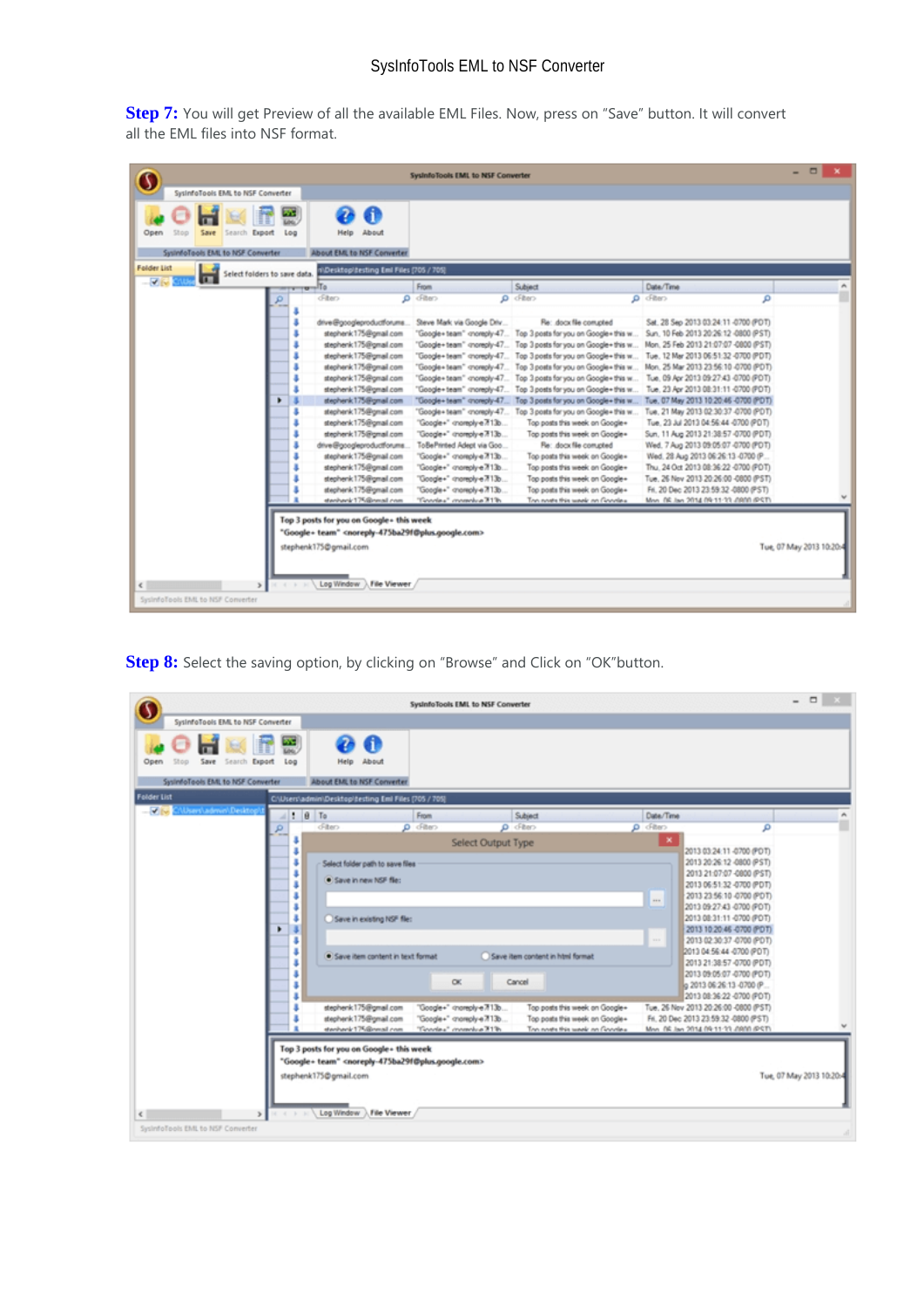**Step 9:** Specify a location to save the resultant NSF files from the appeared window and click "OK" button.

|                                                                                           |                                                                                                                                                                 | SystemoTools EML to NSF Converter                                                                                                                                                                               |                                                                                                                                                                                                                                                                                                                                                                                                     | $\Box x$                 |
|-------------------------------------------------------------------------------------------|-----------------------------------------------------------------------------------------------------------------------------------------------------------------|-----------------------------------------------------------------------------------------------------------------------------------------------------------------------------------------------------------------|-----------------------------------------------------------------------------------------------------------------------------------------------------------------------------------------------------------------------------------------------------------------------------------------------------------------------------------------------------------------------------------------------------|--------------------------|
| SysinfoTools EML to NSF Converter                                                         |                                                                                                                                                                 |                                                                                                                                                                                                                 |                                                                                                                                                                                                                                                                                                                                                                                                     |                          |
| Save<br>Search Export<br>Log<br>Open<br>System oTools EML to NSF Converter                | $\bullet$<br>æ<br>About<br>Help<br>About EML to NSF Converter                                                                                                   |                                                                                                                                                                                                                 |                                                                                                                                                                                                                                                                                                                                                                                                     |                          |
| Felder List                                                                               | C/iUsers\admin\Desktop\testing Emi Files [705 / 705]                                                                                                            |                                                                                                                                                                                                                 |                                                                                                                                                                                                                                                                                                                                                                                                     |                          |
| $-146$<br>Wisers\admin\Desktop<br>o                                                       | $\parallel$ : $\parallel$ $\parallel$ To<br>diten                                                                                                               | $\pmb{\times}$<br><b>Browse For Folder</b>                                                                                                                                                                      | Date/Time<br>O cliber>                                                                                                                                                                                                                                                                                                                                                                              | ۹                        |
| ٠<br>s                                                                                    | Select folder path to<br>· Save in new NS<br>Save in existing<br>· Save item contri                                                                             | Select location to select flie(s).<br>$\sigma_{\rm t}$<br>Desktop<br><b>Day Libraries</b><br><b>b</b> e& Homegroup<br><b>A</b> admin<br>> (N Computer<br><b>Sta Network</b><br>$\epsilon$<br>Desktop<br>Folder: | 2013 03:24:11-0700 (POT)<br>2013 20:26:12 -0800 (PST)<br>2013 21:07:07 -0800 (PST)<br>2013 06:51:32 -0700 (PDT)<br>2013 23:56:10 -0700 (PDT)<br>$***$<br>2013 09:27:43 -0700 (PDT)<br>2013 08:31:11 -0700 (PDT)<br>2013 10:20:46 -0700 (PDT)<br>22.1<br>2013 02:30:37 -0700 (PDT)<br>2013 04:56:44 -0700 (PDT)<br>2013 21:38:57-0700 (PDT)<br>2013 09:05:07 -0700 (PDT)<br>g 2013 06:26:13 -0700 (P |                          |
| $\rightarrow$<br>$\epsilon$ and the state $\epsilon$<br>Systemologis EML to NSF Converter | stephenk 175@gma<br>stephenk175@gm<br>stanhavik 175@nmail.com<br>Top 3 posts for you on Google - this week<br>stephenk175@gmail.com<br>Log Window A File Viewer | Make New Folder<br>CK.<br>Cancel<br>"Grandes" immediate 31%<br>The nexts this week on Genelex<br>"Google+ team" <noreply-475ba29f@plus.google.com></noreply-475ba29f@plus.google.com>                           | 2013 08:36:22 -0700 (PDT)<br>Tue, 26 Nov 2013 20:26:00 -0800 (PST)<br>Doogle+<br>Fri. 20 Dec 2013 23:59:32 -0800 (PST)<br>Google+<br>Mon. 06.lan 2014 09:11:33 J/800 @ST)                                                                                                                                                                                                                           | Tue, 07 May 2013 10:20:4 |

**Step 10:** Select the format (Text or HTML) to save the converted NSF emails and then click "OK".

|                                                                  |                                                                                                                                                                                            | System Tools EML to NSF Converter                      |                                                                  |                        |                                                                                                                                                                                                                                                                                                                                                                                      | $  -$                    |
|------------------------------------------------------------------|--------------------------------------------------------------------------------------------------------------------------------------------------------------------------------------------|--------------------------------------------------------|------------------------------------------------------------------|------------------------|--------------------------------------------------------------------------------------------------------------------------------------------------------------------------------------------------------------------------------------------------------------------------------------------------------------------------------------------------------------------------------------|--------------------------|
| SystemaTools EML to NSF Converter                                |                                                                                                                                                                                            |                                                        |                                                                  |                        |                                                                                                                                                                                                                                                                                                                                                                                      |                          |
| Save<br>Search Export<br>Log<br>Open<br>Stop                     | Help About                                                                                                                                                                                 |                                                        |                                                                  |                        |                                                                                                                                                                                                                                                                                                                                                                                      |                          |
| SystemoTools EML to NSF Converter                                | About EML to NSF Converter                                                                                                                                                                 |                                                        |                                                                  |                        |                                                                                                                                                                                                                                                                                                                                                                                      |                          |
| Folder List                                                      | C/IUsers/admin/Desktop/testing Eml Files [705 / 705]                                                                                                                                       |                                                        |                                                                  |                        |                                                                                                                                                                                                                                                                                                                                                                                      |                          |
| $-46$<br>(Users\admin\Desktop<br>$\parallel$ : $\parallel$ 10 To |                                                                                                                                                                                            | From                                                   | Subject                                                          | Date/Time              |                                                                                                                                                                                                                                                                                                                                                                                      |                          |
| o                                                                | diten                                                                                                                                                                                      | $\rho$ diter                                           | <b>p</b> chera                                                   | O cfilter>             | ۵                                                                                                                                                                                                                                                                                                                                                                                    |                          |
|                                                                  |                                                                                                                                                                                            | Select Output Type                                     |                                                                  | $\boldsymbol{\times}$  | 2013 03:24:11-0700 (PDT)                                                                                                                                                                                                                                                                                                                                                             |                          |
| s<br>s<br>s<br>٠<br>s                                            | Select folder path to save files<br>· Save in new NSF file:<br>C:\Users\admin\Desktop<br>Save in existing NSF file:<br>· Save item content in text format                                  | $\alpha$                                               | Save item content in Introl format<br>Cancel                     | $\sim$<br><b>START</b> | 2013 20:26:12 -0800 (PST)<br>2013 21:07:07 -0800 (PST)<br>2013 06:51:32 -0700 (PDT)<br>2013 23:56:10 -0700 (PDT)<br>2013 09:27:43 -0700 (PDT)<br>2013 08:31:11 -0700 (PDT)<br>2013 10:20:46 -0700 (PDT)<br>2013 02:30:37 -0700 (PDT)<br>2013 04:56:44 -0700 (PDT)<br>2013 21:38:57 -0700 (PDT)<br>2013 09:05:07 -0700 (PDT)<br>g 2013 06:26:13 -0700 (P<br>2013 08:36:22 -0700 (PDT) |                          |
|                                                                  | stephenk 175@gmail.com<br>stephenk175@gmail.com                                                                                                                                            | "Google+" -moreply-e7f13b<br>"Google+" -moreply-e 713b | Top posts this week on Google+<br>Top posts this week on Google+ |                        | Tue, 26 Nov 2013 20:26:00 -0800 (PST)<br>Fri. 20 Dec 2013 23:59:32 -0800 (PST)                                                                                                                                                                                                                                                                                                       |                          |
|                                                                  | stanhank 175@nmail.com                                                                                                                                                                     | "Goodes" monotos 31%                                   | The nexts this week on Genelex                                   |                        | Mon. 06.Jan 2014 09:11:33 J/800 @ST).                                                                                                                                                                                                                                                                                                                                                |                          |
| $\leq$<br>$\mathcal{P}$<br>SystrifoTools EML to NSF Converter    | Top 3 posts for you on Google - this week<br>"Google+ team" <noreply-475ba29f@plus.google.com><br/>stephenk175@gmail.com<br/>File Viewer<br/>Log Window</noreply-475ba29f@plus.google.com> |                                                        |                                                                  |                        |                                                                                                                                                                                                                                                                                                                                                                                      | Tue, 07 May 2013 10:20:4 |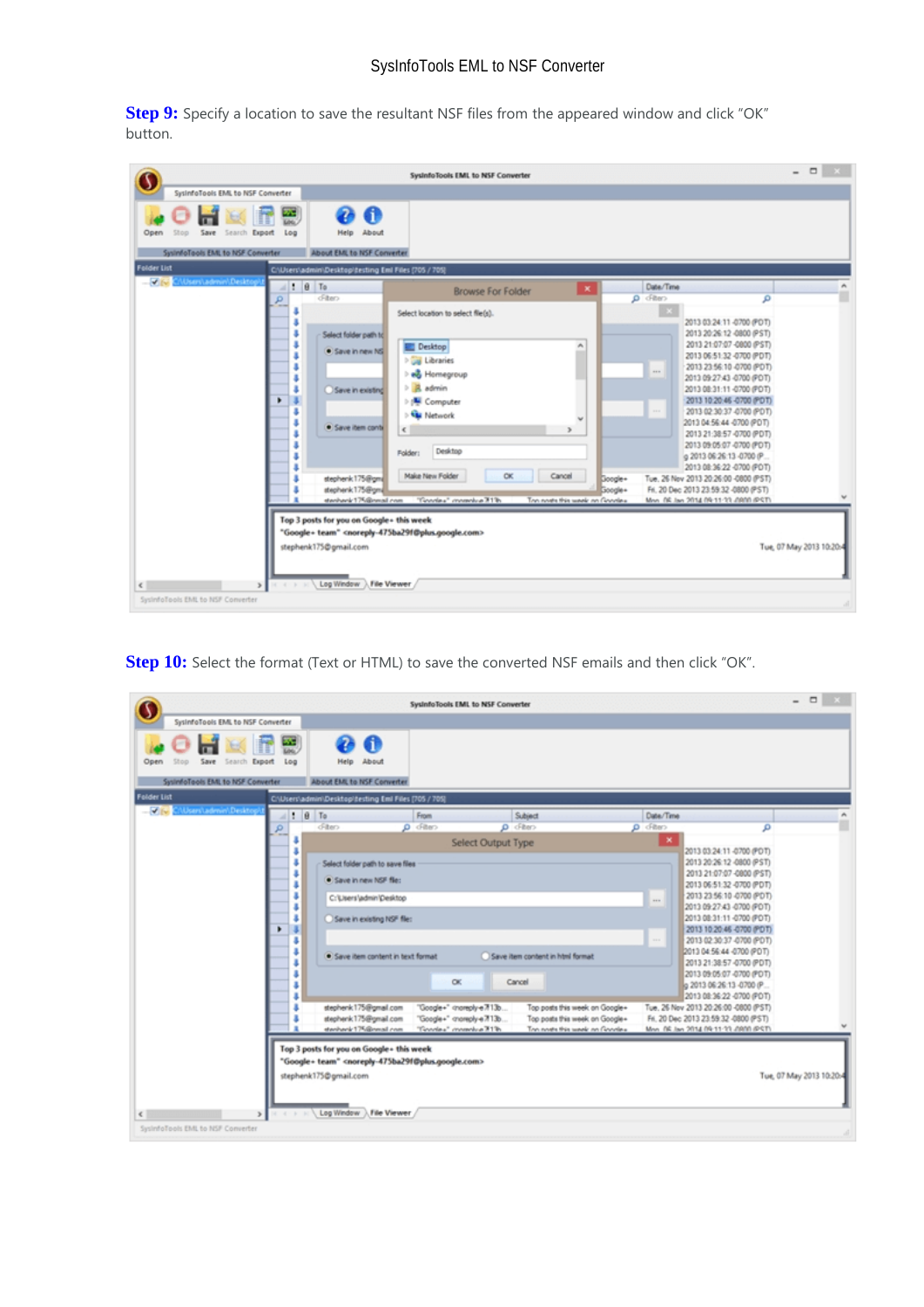**Step 11:** The saving process will start and will be completed in a short time. Till then, Wait.

|                                                                    |     |                                                                                                                                                                                                                                                                                                                                                                                                                                                           | SystemoTools EMIL to NSF Converter                                                                                                                                                                                                                                                                                                                                                                                                                                      |                                                                                                                                                                                                                                                                                                                                                                                                                                                                                                                                                                                                                                                              |                                                                                                                                                                                                                                                                                                                                                                                                                                                                                                                                                                                                                                                                                                                  | $\Box$                   |
|--------------------------------------------------------------------|-----|-----------------------------------------------------------------------------------------------------------------------------------------------------------------------------------------------------------------------------------------------------------------------------------------------------------------------------------------------------------------------------------------------------------------------------------------------------------|-------------------------------------------------------------------------------------------------------------------------------------------------------------------------------------------------------------------------------------------------------------------------------------------------------------------------------------------------------------------------------------------------------------------------------------------------------------------------|--------------------------------------------------------------------------------------------------------------------------------------------------------------------------------------------------------------------------------------------------------------------------------------------------------------------------------------------------------------------------------------------------------------------------------------------------------------------------------------------------------------------------------------------------------------------------------------------------------------------------------------------------------------|------------------------------------------------------------------------------------------------------------------------------------------------------------------------------------------------------------------------------------------------------------------------------------------------------------------------------------------------------------------------------------------------------------------------------------------------------------------------------------------------------------------------------------------------------------------------------------------------------------------------------------------------------------------------------------------------------------------|--------------------------|
| SysterdoTools EML to NSF Converter                                 |     |                                                                                                                                                                                                                                                                                                                                                                                                                                                           |                                                                                                                                                                                                                                                                                                                                                                                                                                                                         |                                                                                                                                                                                                                                                                                                                                                                                                                                                                                                                                                                                                                                                              |                                                                                                                                                                                                                                                                                                                                                                                                                                                                                                                                                                                                                                                                                                                  |                          |
| Save<br>Search Export<br>Open<br>SystemoTools EML to NSF Converter | Log | G<br>About<br>Help<br>About EML to NSF Converter                                                                                                                                                                                                                                                                                                                                                                                                          |                                                                                                                                                                                                                                                                                                                                                                                                                                                                         |                                                                                                                                                                                                                                                                                                                                                                                                                                                                                                                                                                                                                                                              |                                                                                                                                                                                                                                                                                                                                                                                                                                                                                                                                                                                                                                                                                                                  |                          |
| <b>Folder List</b>                                                 |     | C/iUsers\admin\Desktop\testing Emi Files (705 / 705)                                                                                                                                                                                                                                                                                                                                                                                                      |                                                                                                                                                                                                                                                                                                                                                                                                                                                                         |                                                                                                                                                                                                                                                                                                                                                                                                                                                                                                                                                                                                                                                              |                                                                                                                                                                                                                                                                                                                                                                                                                                                                                                                                                                                                                                                                                                                  |                          |
| User/Ladmin/Desktop<br>$-1$                                        |     | 9T <sub>o</sub>                                                                                                                                                                                                                                                                                                                                                                                                                                           | From                                                                                                                                                                                                                                                                                                                                                                                                                                                                    | Subject                                                                                                                                                                                                                                                                                                                                                                                                                                                                                                                                                                                                                                                      | Date/Time                                                                                                                                                                                                                                                                                                                                                                                                                                                                                                                                                                                                                                                                                                        |                          |
|                                                                    | ø   | diten                                                                                                                                                                                                                                                                                                                                                                                                                                                     | O dillero                                                                                                                                                                                                                                                                                                                                                                                                                                                               | $O$ cfiters                                                                                                                                                                                                                                                                                                                                                                                                                                                                                                                                                                                                                                                  | $O$ dilters<br>۹                                                                                                                                                                                                                                                                                                                                                                                                                                                                                                                                                                                                                                                                                                 |                          |
|                                                                    | ٠   | drive@googleproductforums<br>stephenk175@gmail.com<br>stephenk 175@gmail.com<br>stephenk 175@gmail.com<br>stephenk 175@gmail.com<br>stephenk 175@gmail.com<br>stephenk 175@gmail.com<br>stephenk 175@gmail.com<br>stephenk175@gmail.com<br>stephenk 175@gmail.com<br>stephenk 175@gmail.com<br>drive@googleproductforums<br>stephenk175@gmail.com<br>stephenk 175@gmail.com<br>stephenk 175@gmail.com<br>stephenk 175@gmail.com<br>stenhenk 175@nmail.com | Steve Mark via Google Driv<br>"Google+team" -montply-47.<br>"Google+team" -increply-47<br>"Google+team" moreply-47<br>"Google+ team" -moniply-47<br>"Google+team" -moreply-47<br>"Google+team" -moreply-47<br>"Google+team" cnoreply-47<br>"Google+" -momply-e7f13b<br>"Google+" -moreply-e 7f13b<br>ToBePrinted Adept via Goo<br>"Google+" -momply-e7f13b<br>"Google+" -monsply-e7f13b<br>"Google+" -moreply-e7f13b<br>"Google+" -momply-e7f13b<br>"Doodex" mondex 31% | Re: dock file compted<br>Top 3 posts for you on Google+ this w<br>Top 3 posts for you on Google+ this w<br>Top 3 posts for you on Google+ this w<br>Top 3 posts for you on Google+ this w<br>Top 3 posts for you on Google+ this w<br>Top 3 posts for you on Google+ this w<br>"Google+team" growply-47 Top 3 posts for you on Google+this w<br>Top 3 posts for you on Google+ this w<br>Top posts this week on Google+<br>Top posts this week on Google+<br>Re: dock file compted<br>Top posts this week on Google+<br>Top posts this week on Google+<br>Top posts this week on Google+<br>Top posts this week on Google+<br>The nexts this week on Genelex | Sat. 28 Sep 2013 03:24:11 -0700 (POT)<br>Sun. 10 Feb 2013 20:26:12 -0800 (PST)<br>Mon. 25 Feb 2013 21:07:07 -0800 (PST)<br>Tue. 12 Mar 2013 06:51:32 -0700 (PDT)<br>Mon. 25 Mar 2013 23:56:10 -0700 (PDT)<br>Tue, 09 Apr 2013 09:27:43 -0700 (PDT)<br>Tue. 23 Apr 2013 08:31:11 -0700 (PDT)<br>Tue, 07 May 2013 10:20:46 -0700 (PDT)<br>Tue, 21 May 2013 02:30:37 -0700 (PDT)<br>Tue, 23 Jul 2013 04:56:44 -0700 (PDT)<br>Sun, 11 Aug 2013 21:38:57 -0700 (PDT)<br>Wed. 7 Aug 2013 09:05:07 -0700 (PDT)<br>Wed. 28 Aug 2013 06:26:13 -0700 (P<br>Thu. 24 Oct 2013 08:36:22 -0700 (PDT)<br>Tue, 26 Nov 2013 20:26:00 -0800 (PST)<br>Fri. 20 Dec 2013 23:59:32 -0800 (PST)<br>Myn. 06.lan 2014 09:11:33 //@00.@ST\ |                          |
| $\rightarrow$<br>€<br>Systemologis EML to NSF Converter            |     | Top 3 posts for you on Google - this week<br>"Google+ team" <noreply-475ba29f@plus.google.com><br/>stephenk175@gmail.com<br/>Log Window ), File Viewer</noreply-475ba29f@plus.google.com>                                                                                                                                                                                                                                                                 |                                                                                                                                                                                                                                                                                                                                                                                                                                                                         |                                                                                                                                                                                                                                                                                                                                                                                                                                                                                                                                                                                                                                                              |                                                                                                                                                                                                                                                                                                                                                                                                                                                                                                                                                                                                                                                                                                                  | Tue, 07 May 2013 10:20:4 |

Step 12: After the entire wait, saving process will be completed. Now, click on "OK".

|                                              |                                                                                                                                                                                                                                                                                                                                                                        | SystemoTools EMIL to NSF Converter                                                                                                                                                           |                                                                                                                                                                                                                                                                                                                                                                                                                            |                                                                                                                                                                                                                                                                                                                                                                                                                                                                                                                                                                                                                                                                         | $\Box$ $\times$          |
|----------------------------------------------|------------------------------------------------------------------------------------------------------------------------------------------------------------------------------------------------------------------------------------------------------------------------------------------------------------------------------------------------------------------------|----------------------------------------------------------------------------------------------------------------------------------------------------------------------------------------------|----------------------------------------------------------------------------------------------------------------------------------------------------------------------------------------------------------------------------------------------------------------------------------------------------------------------------------------------------------------------------------------------------------------------------|-------------------------------------------------------------------------------------------------------------------------------------------------------------------------------------------------------------------------------------------------------------------------------------------------------------------------------------------------------------------------------------------------------------------------------------------------------------------------------------------------------------------------------------------------------------------------------------------------------------------------------------------------------------------------|--------------------------|
| SystemaTools EML to NSF Converter            |                                                                                                                                                                                                                                                                                                                                                                        |                                                                                                                                                                                              |                                                                                                                                                                                                                                                                                                                                                                                                                            |                                                                                                                                                                                                                                                                                                                                                                                                                                                                                                                                                                                                                                                                         |                          |
| Save<br>Search Export<br>Log<br>Open<br>oott | About<br>Help                                                                                                                                                                                                                                                                                                                                                          |                                                                                                                                                                                              |                                                                                                                                                                                                                                                                                                                                                                                                                            |                                                                                                                                                                                                                                                                                                                                                                                                                                                                                                                                                                                                                                                                         |                          |
| System oTools EMI, to NSF Converter          | About EML to NSF Converter                                                                                                                                                                                                                                                                                                                                             |                                                                                                                                                                                              |                                                                                                                                                                                                                                                                                                                                                                                                                            |                                                                                                                                                                                                                                                                                                                                                                                                                                                                                                                                                                                                                                                                         |                          |
| <b>Folder List</b>                           | C/iUsers\admin\Desktop\testing Emi Files (705 / 705)                                                                                                                                                                                                                                                                                                                   |                                                                                                                                                                                              |                                                                                                                                                                                                                                                                                                                                                                                                                            |                                                                                                                                                                                                                                                                                                                                                                                                                                                                                                                                                                                                                                                                         |                          |
| $ \sqrt{6}$<br>UserVadmin/Desktop            | 9T <sub>o</sub><br>From                                                                                                                                                                                                                                                                                                                                                |                                                                                                                                                                                              | Subject                                                                                                                                                                                                                                                                                                                                                                                                                    | Date/Time                                                                                                                                                                                                                                                                                                                                                                                                                                                                                                                                                                                                                                                               |                          |
| ۰                                            | diten<br>$\rho$ dilan                                                                                                                                                                                                                                                                                                                                                  | $O$ cfiters                                                                                                                                                                                  |                                                                                                                                                                                                                                                                                                                                                                                                                            | O diten<br>۹                                                                                                                                                                                                                                                                                                                                                                                                                                                                                                                                                                                                                                                            |                          |
| ٠                                            | drive@googleproductforums Steve Mark via Google Driv<br>stephenk175@gmail.com<br>stephenk 175@mmml.com<br>stephenk 175.8<br>stephenk 175d<br>stephenk175@<br>stephenk 175@<br>stephenk175@<br>stephenk 175@<br>stephenk 175.8<br>stephenk 175.8<br>drive@googlepra<br>stephenk175@gman.com<br>stephenk175@gmail.com<br>stephenk 175@gmail.com<br>stephenk175@gmail.com | SysInfoTools EML to NSF Converter(Full) v1.0<br>Saving process completed.<br><b>SANGAN MARGARETA</b><br>"Google+" -moreply-e7f13b<br>"Google+" -moreply-e7f13b<br>"Google+" -moreply-e 7f13b | Re: dock file compted<br>"Google+team" -moreply-47 Top 3 posts for you on Google+this w<br>Wanderstand mandel 1 Technology and spilling by \$8 w.<br>ble + this w<br>de= this w<br>de+this w<br>ble + this w<br>de + this w.<br>de + this w<br>Google+<br>Google =<br><b>OK</b><br>kad<br>naryone exempts on Google+<br>Top posts this week on Google+<br>Top posts this week on Google+<br>Top posts this week on Google+ | Sat. 28 Sep 2013 03:24:11-0700 (POT)<br>Sun. 10 Feb 2013 20:26:12 -0800 (PST)<br>Mon. 25 Feb 2013 21:07:07 -0800 (PST)<br>Tue. 12 Mar 2013 06:51:32 -0700 (PDT)<br>Mon. 25 Mar 2013 23:56:10 -0700 (PDT)<br>Tue, 09 Apr 2013 09:27:43 -0700 (PDT)<br>Tue. 23 Apr 2013 08:31:11 -0700 (PDT)<br>Tue, 07 May 2013 10:20:46 -0700 (PDT)<br>Tue, 21 May 2013 02:30:37 -0700 (PDT)<br>Tue, 23 Jul 2013 04:56:44 -0700 (PDT)<br>Sun, 11 Aug 2013 21:38:57 -0700 (PDT)<br>Wed. 7 Aug 2013 09:05:07 -0700 (PDT)<br>Wed. 28 Aug 2013 06:26:13 -0700 (P<br>Thu. 24 Oct 2013 08:36:22 -0700 (PDT)<br>Tue, 26 Nov 2013 20:26:00 -0800 (PST)<br>Fri. 20 Dec 2013 23:59:32 -0800 (PST) |                          |
| $\leq$<br>Systemologis EML to NSF Converter  | stenhenk 175@nmail.com<br>Top 3 posts for you on Google - this week<br>"Google+ team" <noreply-475ba29f@plus.google.com><br/>stephenk175@gmail.com<br/>Log Window ), File Viewer</noreply-475ba29f@plus.google.com>                                                                                                                                                    | "Finante»" manufaut 31%                                                                                                                                                                      | The seats this week on Goodex                                                                                                                                                                                                                                                                                                                                                                                              | Mon. 06. Isn 2014 09:11:33 JIBM (PST)                                                                                                                                                                                                                                                                                                                                                                                                                                                                                                                                                                                                                                   | Tue, 07 May 2013 10:20:4 |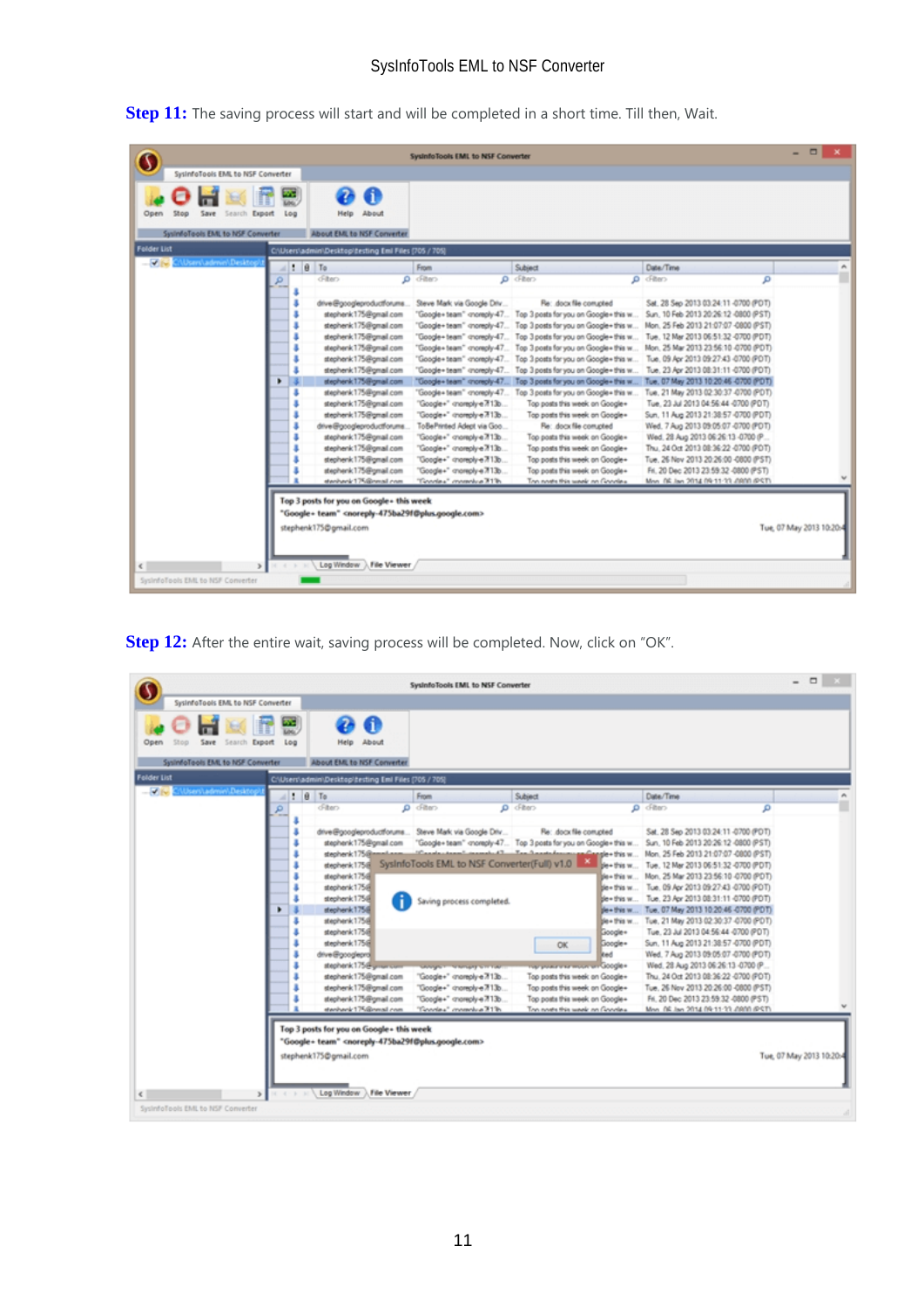**Step 13:** Click on "Close" (X) button to exit the console and press "YES" for confirmation.

| <b>Folder List</b><br>C/iUsers\admin\Desktop\testing Emi Files (705 / 709)<br>Users\admin\Desition<br>$-46$<br>9T <sub>o</sub><br>Date/Time<br>From<br>Subject<br>cFibers<br>$Q$ diter<br>$\rho$ dilan<br>$\rho$ cfiters<br>۵<br>drive@googleproductforums Steve Mark via Google Driv<br>Re: docx file compted<br>Sat. 28 Sep 2013 03:24:11-0700 (PDT)<br>stephenk 175@gg<br>Sun, 10 Feb 2013 20:26:12 -0800 (PST)<br>1 - 17 ks w<br>SysInfoTools EML to NSF Converter(Full) v1.0<br>+ this w Mon. 25 Feb 2013 21:07:07 -0800 (PST)<br>stephenk 175@gl<br>stephenk 175@g<br>+ this w Tue. 12 Mar 2013 06:51:32 -0700 (PDT)<br>+ this w Mon. 25 Mar 2013 23:56:10 -0700 (PDT)<br>stephenk175@g<br>7<br>stephenk 175@g<br>Tue, 09 Apr 2013 09:27:43 -0700 (PDT)<br>+ 5'45 W<br>Do you want to close the application?<br>+ this w Tue. 23 Apr 2013 08:31:11 -0700 (PDT)<br>stephenk 175@gl<br>stephenk 175@g<br>+ this w Tue, 07 May 2013 10:20:46 -0700 (PDT)<br>٠<br>Tue, 21 May 2013 02:30:37 -0700 (PDT)<br>stephenk175@gl<br>+ this w<br>stephenk 175@gl<br>Tue, 23 Jul 2013 04:56:44 -0700 (PDT)<br>Yes.<br>No<br>logie+<br>Sun, 11 Aug 2013 21:38:57 -0700 (PDT)<br>stephenk 175@gl<br>ogle+<br>drive@googleproductron.prent<br>Wed. 7 Aug 2013 09:05:07 -0700 (PDT)<br><b>TUBERTITURG HONGLY-WANDOW</b><br>THE STOCK THE CONSULTED<br>stephenk175@gmail.com<br>"Google+" -moreply-e 7f13b<br>Top posts this week on Google+<br>Wed. 28 Aug 2013 06:26:13 -0700 (P<br>Top posts this week on Google+<br>Thu. 24 Oct 2013 08:36:22 -0700 (PDT)<br>stephenk175@gmail.com<br>"Google+" -moreply-e7f13b<br>stephenk 175@gmail.com<br>"Google+" -moreply-e7f13b<br>Top posts this week on Google+<br>Tue, 26 Nov 2013 20:26:00 -0800 (PST)<br>"Google+" -moreply-e 7f13b<br>Top posts this week on Google+<br>Fri. 20 Dec 2013 23:59:32 -0800 (PST)<br>stephenk175@gmail.com | Save<br>Open<br>Search<br>Export<br>System oTools EMI, to NSF Converter | Log | About<br>Help<br>About EML to NSF Converter |  |  |
|-----------------------------------------------------------------------------------------------------------------------------------------------------------------------------------------------------------------------------------------------------------------------------------------------------------------------------------------------------------------------------------------------------------------------------------------------------------------------------------------------------------------------------------------------------------------------------------------------------------------------------------------------------------------------------------------------------------------------------------------------------------------------------------------------------------------------------------------------------------------------------------------------------------------------------------------------------------------------------------------------------------------------------------------------------------------------------------------------------------------------------------------------------------------------------------------------------------------------------------------------------------------------------------------------------------------------------------------------------------------------------------------------------------------------------------------------------------------------------------------------------------------------------------------------------------------------------------------------------------------------------------------------------------------------------------------------------------------------------------------------------------------------------------------------------------------------------------------------------------------------------|-------------------------------------------------------------------------|-----|---------------------------------------------|--|--|
|                                                                                                                                                                                                                                                                                                                                                                                                                                                                                                                                                                                                                                                                                                                                                                                                                                                                                                                                                                                                                                                                                                                                                                                                                                                                                                                                                                                                                                                                                                                                                                                                                                                                                                                                                                                                                                                                             |                                                                         |     |                                             |  |  |
|                                                                                                                                                                                                                                                                                                                                                                                                                                                                                                                                                                                                                                                                                                                                                                                                                                                                                                                                                                                                                                                                                                                                                                                                                                                                                                                                                                                                                                                                                                                                                                                                                                                                                                                                                                                                                                                                             |                                                                         |     |                                             |  |  |
|                                                                                                                                                                                                                                                                                                                                                                                                                                                                                                                                                                                                                                                                                                                                                                                                                                                                                                                                                                                                                                                                                                                                                                                                                                                                                                                                                                                                                                                                                                                                                                                                                                                                                                                                                                                                                                                                             |                                                                         |     |                                             |  |  |
| "Grazie»" mandos 31%<br>stanisarik 175.@nmail.com<br>The nexts this week on Greekey<br>Mon. 06. Isn 2014 09:11:33 JIBM @ST\                                                                                                                                                                                                                                                                                                                                                                                                                                                                                                                                                                                                                                                                                                                                                                                                                                                                                                                                                                                                                                                                                                                                                                                                                                                                                                                                                                                                                                                                                                                                                                                                                                                                                                                                                 |                                                                         |     |                                             |  |  |

# <span id="page-12-0"></span>**6. Uninstall theSoftware**

To uninstall the software from your system, you can use any of the two methods described below:

- **1.** Uninstall from **ControlPanel**
- **2.** Uninstall from **Windows Start menu**

#### **Uninstall from Control Panel:**

Touninstall**SysInfoToolsEML to NSF Converter** toolfromControlPanel,followthe **steps** shown

below:

- Click the **Start Menu** > **Control Panel** and then double click the **Add or Remove Programs** icon.
- Select **SysInfoTools EML to NSF Converter** and click **Remove**.
- A warning message before un-installing the software will be displayed on the screen.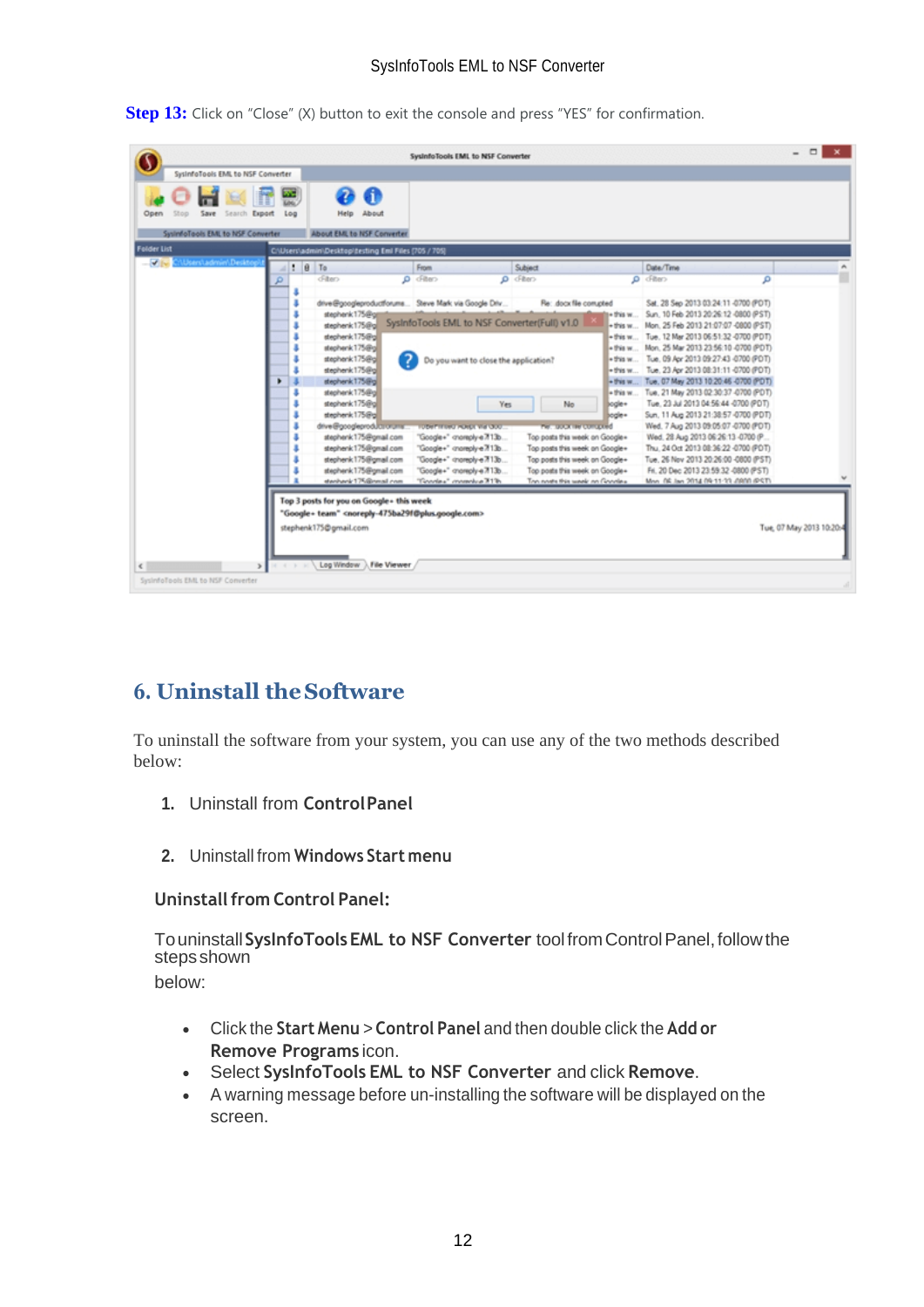| SysInfoTools EML to NSF Converter x86(Full) v4.0 Uninstall                                                                |
|---------------------------------------------------------------------------------------------------------------------------|
| Are you sure you want to completely remove SysInfoTools<br>EML to NSF Converter x86(Full) v4.0 and all of its components? |
| <br>No<br>Уес                                                                                                             |

• Click **'Yes'** to uninstall the software completely from your system.

#### **Uninstall from Windows Start menu:**

To uninstall **SysInfoTools EML to NSF Converter** file from Windows Start menu, follow the steps shown below:

- Click the **Start** button from the Windows menu.
- Click**AllPrograms**>**SysInfoToolsEML to NSF Converter>Uninstall SysInfoToolsEML to NSF Converter**.
- A warning message before un-installingwill be displayed on the screen.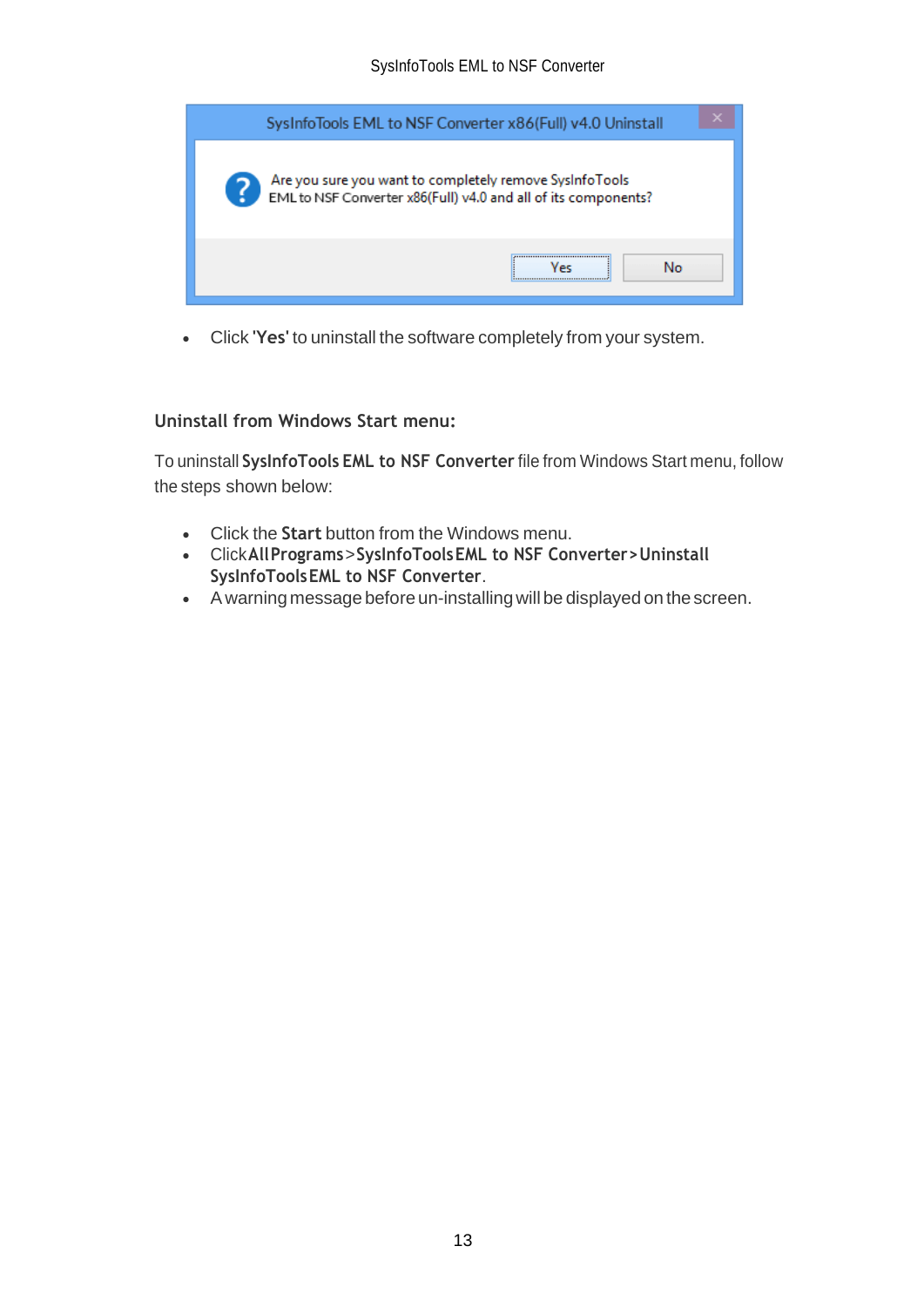

• Click **'Yes'** to uninstall the software completely from your system.

## <span id="page-14-0"></span>**7. Legal Notice**

[Copyright\(](#page-14-1)See 7.1)

- [Disclaimer](#page-14-2)(See 7.2)
- [Trademarks](#page-15-0)(See 7.3)
- [License Agreement](#page-15-1)(See7.4)

## <span id="page-14-1"></span>**Copyright**

SysInfoTools EML to NSF Converter software, accompanied user manual and documentation are copyright of SysInfoTools Data Recovery, with all rights reserved. Under the copyright laws, this user manual cannot be reproduced in any form without the Prior written permission of SysInfoTools. No Patent Liability is assumed, however, with respect to the use of the Information contained herein.

## <span id="page-14-2"></span>**Disclaimer**

The Information contained in this manual, including but not limited to any product specifications, is subject to change without notice. SysInfoTools Data Recovery Provides no warranty with regard to this manual or any other information contained herein and here by expressly disclaims any implied warranties of merchantability or fitness for any particular purpose with regard to any of the foregoing SysInfoTools Data Recovery assumes no liability for any damages incurred directly or indirectly from any technical or typographical errors or omissions contained herein or for discrepancies between the product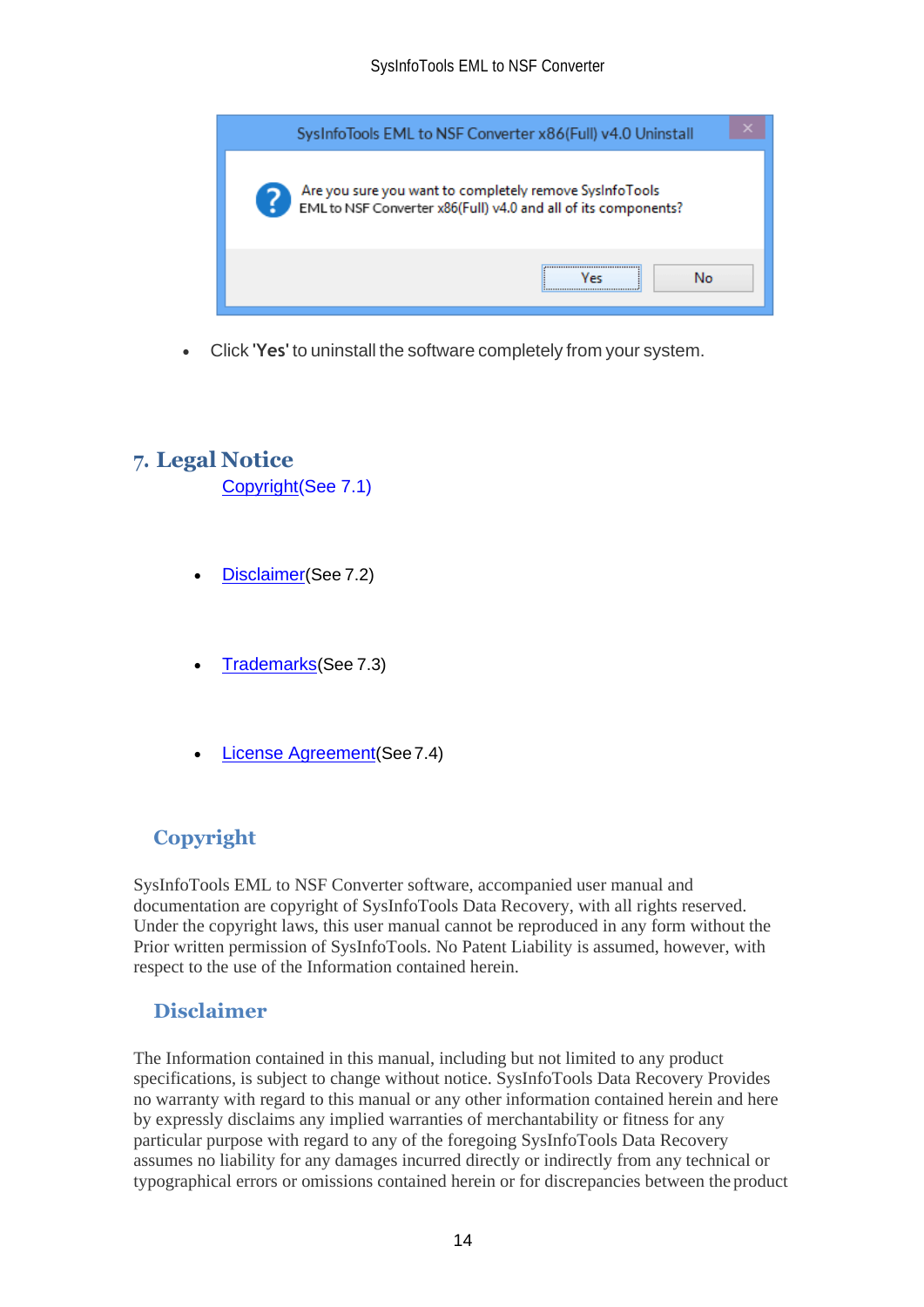and the manual. In no event shall SysInfoTools Data Recovery, be liable for any incidental, consequential special, or exemplary damages, whether based on tort, contract or otherwise, arising out of or in connection with this manual or any other information contained herein or the use there of.

## <span id="page-15-0"></span>**Trademarks**

SysInfoTools EML to NSF Converter Tool is a registered trademark of SysInfoTools Data Recovery.

Windows 2000, 2003, XP and Windows Vista are registered trademarks of Microsoft Corporation.

All other brands and product names are trademarks or registered trademarks of their respective companies.

## <span id="page-15-1"></span>**License Agreement**

SysInfoTools EML to NSF Converter Copyright by SysInfoTools Data Recovery.

#### Your Agreement to this License

You should carefully read the following terms and conditions before using, installing or distributing this software, unless you have a different license agreement signed by SysInfoTools Data Recovery.

If you do not agree to all of the terms and conditions of this License, then: do not copy, install, distribute or use any copy of SysInfoTools EML to NSF Converter with which this License is included, you may return the complete package unused without requesting an activation key, within 30 days after purchase, for a full refund of your payment.

The terms and conditions of this License describe the permitted use and users of each Licensed Copy of SysInfoTools EML to NSF Converter. For purposes of this License, if you have a valid single-copy license, you have the right to use a single Licensed Copy of SysInfoTools EML to NSF Converter; if you or your organization has a valid multi-user license, then you or your organization have/has the right to use up to a number of Licensed Copies of

SysInfoTools EML to NSF Converter equal to the number of copies indicated in the documents issued by SysInfoTools when granting the license.

#### Scope of the License

Each Licensed Copy of SysInfoTools EML to NSF Converter may either be used by a single person or used non-simultaneously by multiple people who use the software personally installed on a single workstation. This is not a concurrent user license. All rights of any kind in SysInfoTools EML to NSF Converter, which are not expressly granted in this License, are entirely and exclusively reserved to and by SysInfoTools. You may not rent, lease, modify, translate, reverse engineer, decompile, disassemble, or create derivative works based on, SysInfoTools EML to NSF Converter, nor permit anyone else to do so. You may not make access to SysInfoTools EML to NSF Converter available to others in connection with a service bureau, application service provider, or similar business, nor permit anyone else to do so.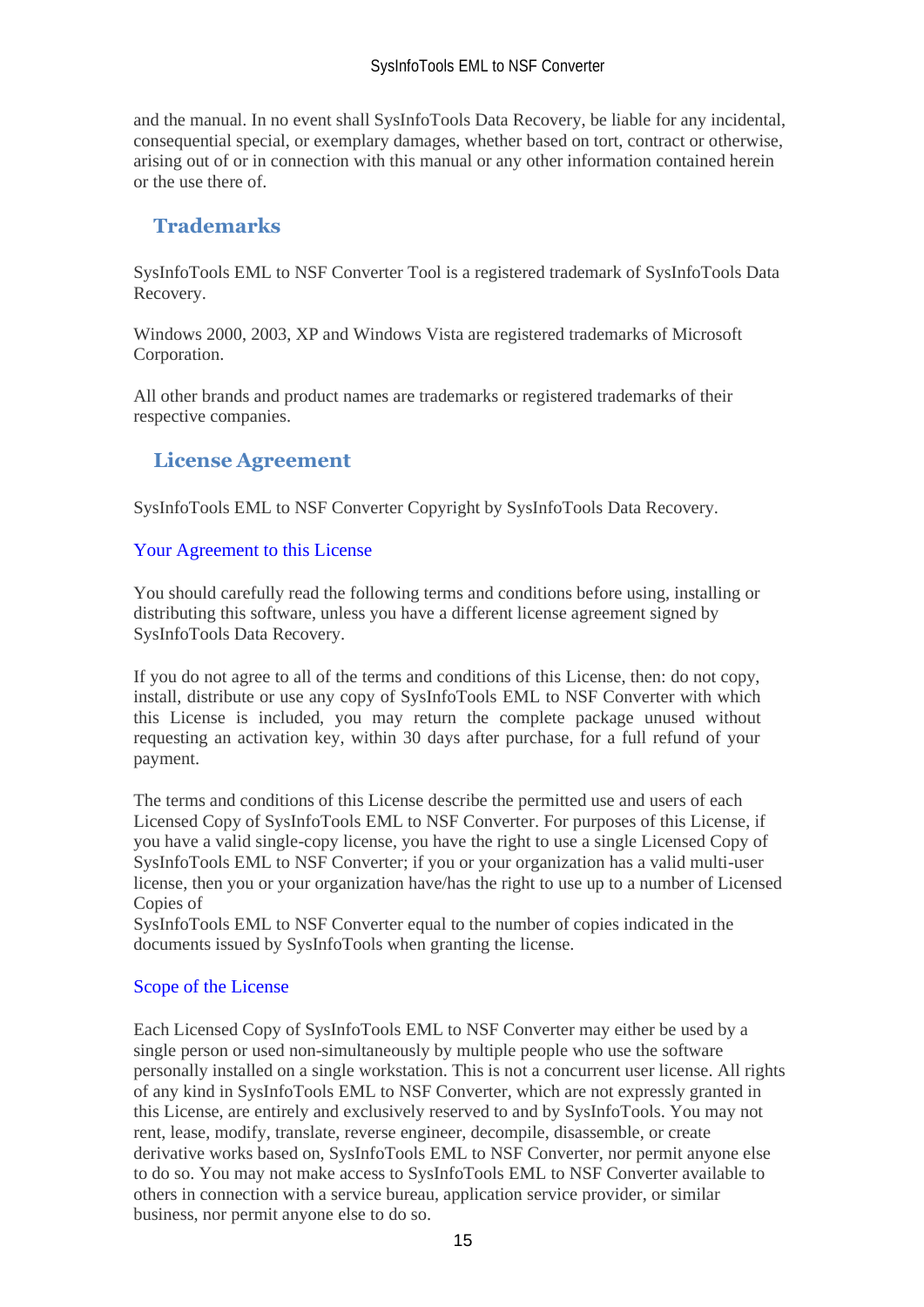#### Warranty Disclaimers and Liability Limitations

SysInfoTools EML to NSF Converter, and any and all accompanying software, data and materials, are distributed and provided AS-IT-IS and with no warranties of any kind, whether expressed or implied. In particular, there is no warranty for the quality of data recovered. You acknowledge that good data processing procedure dictates that any program, including SysInfoTools EML to NSF Converter, must be thoroughly tested with non-critical data before there is any reliance on it, and you hereby assume the entire risk of all use of the copies of SysInfoTools EML to NSF Converter covered by this License. This disclaimer of warranty constitutes an essential part of this License.

In addition, in no event does SysInfoTools authorize you or anyone else to use SysInfoTools EML to NSF Converter in applications or systems where SysInfoTools EML to NSF Converter failure to perform can reasonably be expected to result in a significant physical injury, or in loss of life. Any such use is entirely at your own risk, and you agree to hold SysInfoTools harmless from all claims or losses relating to such unauthorized use. You agree to hold SysInfoTools Data Recovery harmless from any and all claims or losses relating to such unauthorized use.

# <span id="page-16-0"></span>**8. Technical Support**

We provide 24/7 online support to solve customer's queries. We have highly skilled and expert support team, who makes use of modernized communication devices, thereby achieving maximum efficiency and an exceptional response time.

## <span id="page-16-1"></span>**9. About SysInfoTools**

Since several years, SysInfoTools has evolved as one of the trusted names in the field of Data Recovery of the different types of files. The main aim of our organization is to provide the best possible solution to our customers so that our customers can recover their data and relief them from the frustration of data loss. We aim at providing values to our customers and try to satisfy them in every possible way. Customer satisfaction is prime reward for our organization.

SysInfoTools provides a wide range of software for different types of corrupt files recovery and repair for corrupt zip files, MS BKF files, Open Office files (Base files, Impress files, Draw files, Calc files, Math files and Writer files), MS Office 2007 files (MS Word files, MS PowerPoint files and MS Excel files). SysInfoTools also provides software for corrupt PST files of MS Outlook and DBX files of Outlook Express. In addition, we have more recovery software which are available for crashed hard disk recovery and repair like software for FAT recovery and NTFS recovery. In future, we are going to expand our operations to offer more software for different types of corrupt files, Database, Email migration, Desktop utilities, Network management and many more which will help our customers to recover their valuable data.

The hard drives data recovery software provided by our organization ensures safe and accurate data recovery from the hard drive. It does not modify the existing content of the hard drive and make the fresh copy of the recovered data. Hard drives data recovery software are useful in situation when there is an accidental deletion of files, which are deleted due to virus attacks, disk formatting and software malfunctioning.